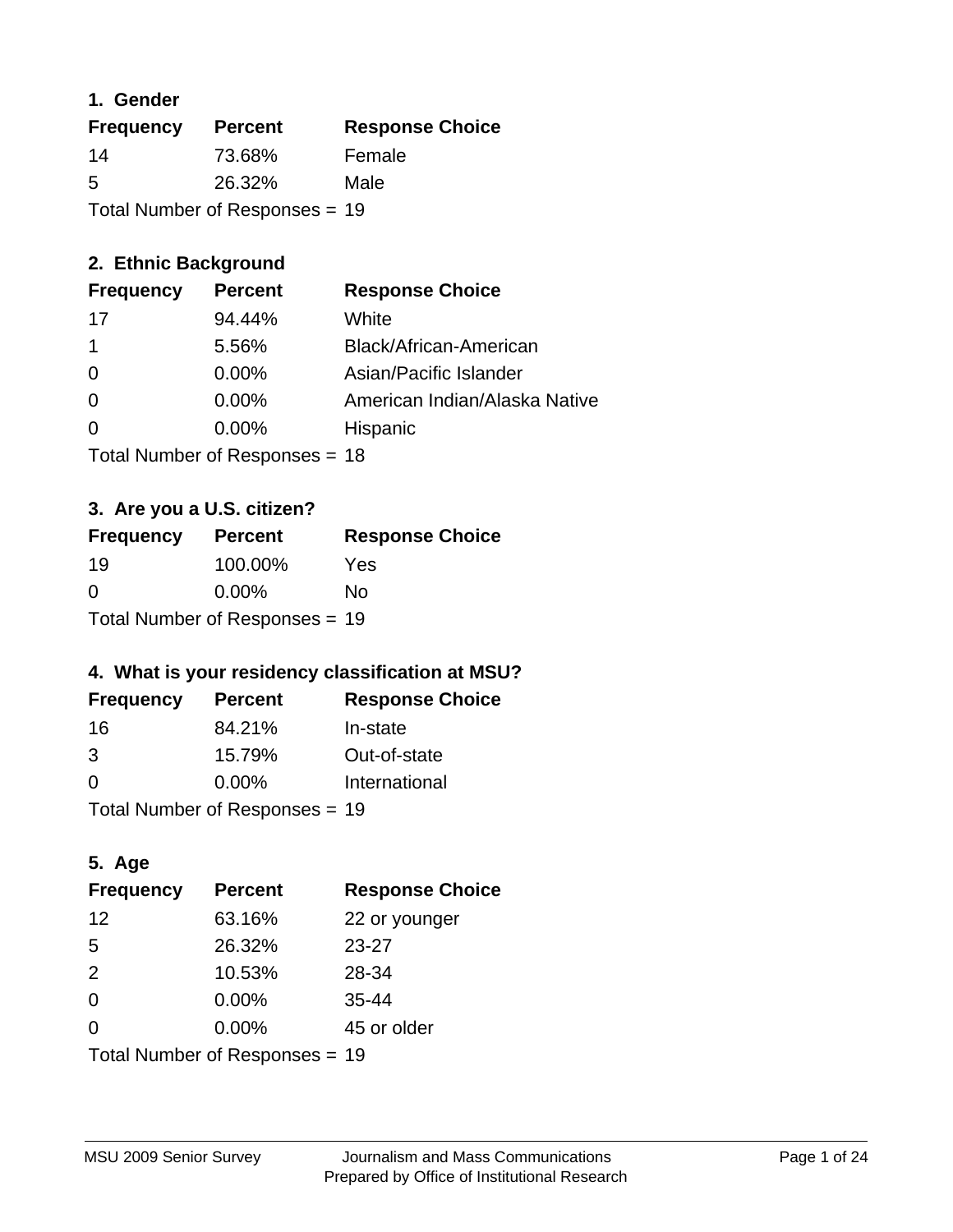### **6. Has either of your parents received a bachelor's degree?**

| <b>Frequency</b>               | <b>Percent</b> | <b>Response Choice</b> |
|--------------------------------|----------------|------------------------|
| -11                            | 57.89%         | Yes                    |
| -8                             | 42.11%         | No                     |
| Total Number of Responses = 19 |                |                        |

### **7. Has either of your parents received a degree from Murray State?**

| <b>Frequency</b> | <b>Percent</b> | <b>Response Choice</b> |
|------------------|----------------|------------------------|
| -2               | 10.53%         | Yes                    |
| -17              | 89.47%         | No                     |

Total Number of Responses = 19

### **8. What was your original entry status to MSU?**

| <b>Frequency</b> | <b>Percent</b>                   | <b>Response Choice</b>                           |
|------------------|----------------------------------|--------------------------------------------------|
| 15               | 78.95%                           | Freshman                                         |
| 3                | 15.79%                           | Transfer from community college/technical school |
| $\mathbf 1$      | 5.26%                            | Transfer from 4-yr institution                   |
|                  | $Total Number of Doononoog = 40$ |                                                  |

Total Number of Responses = 19

### **9. If transfer student, how many credits were transferred?**

| <b>Frequency</b>            | <b>Percent</b> | <b>Response Choice</b> |
|-----------------------------|----------------|------------------------|
| -0                          | $0.00\%$       | 12 or fewer            |
|                             | 25.00%         | $13 - 30$              |
|                             | 25.00%         | $31 - 60$              |
| $\mathcal{P}$               | 50.00%         | Over <sub>60</sub>     |
| Total Number of Desponses 4 |                |                        |

Total Number of Responses = 4

# **10. If transfer student, approximately what percent of your University Studies (general education) classes did you take at Murray State?**

| <b>Frequency</b>                | <b>Percent</b> | <b>Response Choice</b> |
|---------------------------------|----------------|------------------------|
| 3                               | 75.00%         | Under 25%              |
| $\Omega$                        | $0.00\%$       | 25-49%                 |
| -1                              | 25.00%         | 50-74%                 |
| $\Omega$                        | 0.00%          | 75-100%                |
| Total Number of Responses $-$ 1 |                |                        |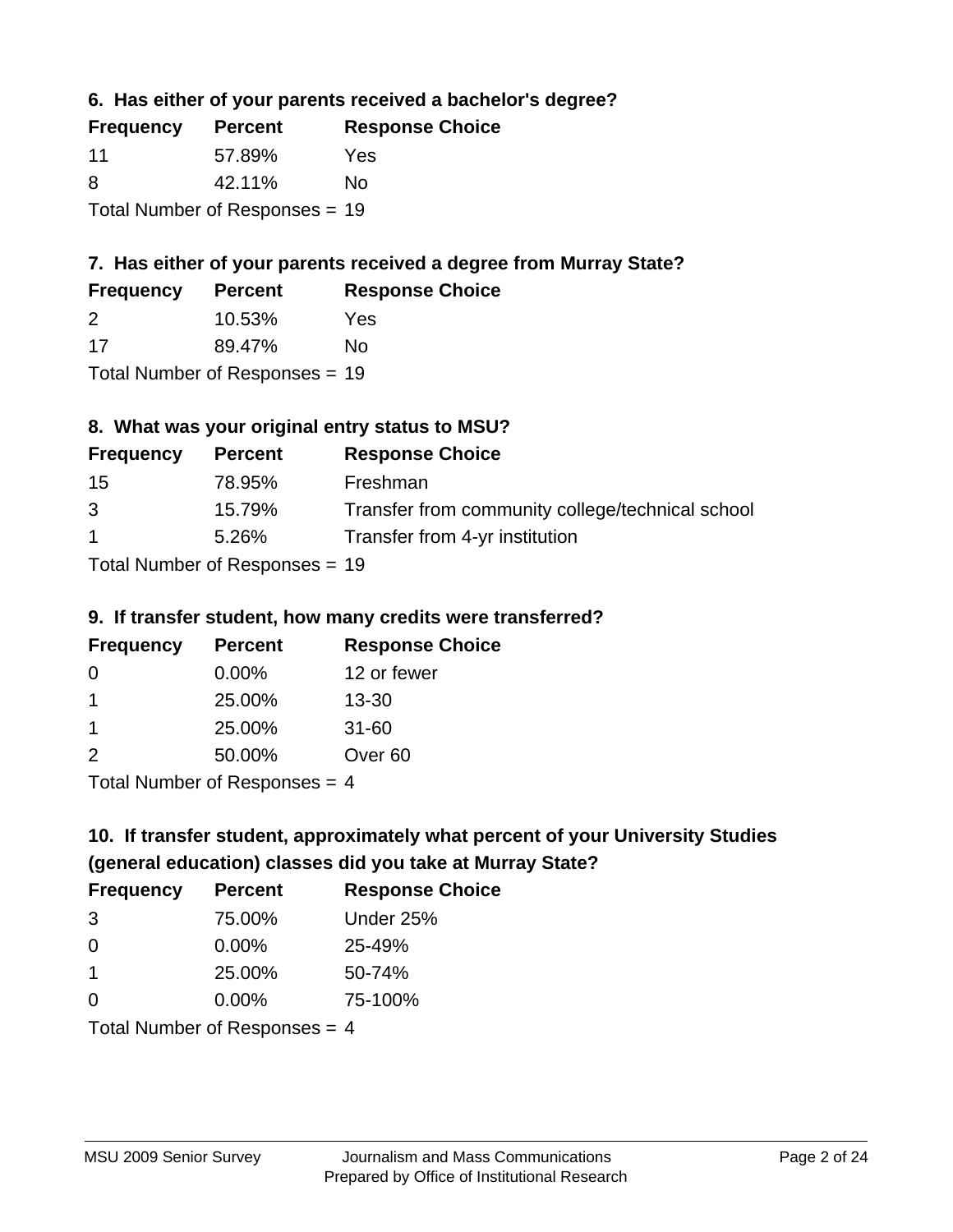### **11. What has been your attendance status at MSU?**

| <b>Frequency</b> | <b>Percent</b>                 | <b>Response Choice</b>     |
|------------------|--------------------------------|----------------------------|
| 17               | 89.47%                         | <b>Primarily full-time</b> |
| $\mathcal{P}$    | 10.53%                         | <b>Primarily part-time</b> |
|                  | Total Number of Responses = 19 |                            |

### **12. In which Residential College are you a member?**

| <b>Frequency</b> | <b>Percent</b> | <b>Response Choice</b>            |
|------------------|----------------|-----------------------------------|
| 1                | 5.26%          | Do not know                       |
|                  | 5.26%          | <b>Clark College</b>              |
| 2                | 10.53%         | <b>Elizabeth College</b>          |
|                  | 5.26%          | <b>Franklin-Springer Colleges</b> |
| 3                | 15.79%         | <b>Hart College</b>               |
|                  | 5.26%          | <b>Hester College</b>             |
| 3                | 15.79%         | <b>Regents College</b>            |
| 5                | 26.32%         | <b>Richmond College</b>           |
| 2                | 10.53%         | <b>White College</b>              |
|                  |                |                                   |

Total Number of Responses = 19

## **13. Have you ever received any type of Financial Aid while at MSU? (Scholarships, grants, work-study, etc.)**

| <b>Frequency</b> | <b>Percent</b>            | <b>Response Choice</b> |
|------------------|---------------------------|------------------------|
| 17               | 89.47%                    | Yes                    |
| $\mathcal{P}$    | 10.53%                    | Nο                     |
|                  | Total Number of Deepersee |                        |

Total Number of Responses = 19

### **14. What degree are you seeking at this time?**

| <b>Frequency</b> | <b>Percent</b>                 | <b>Response Choice</b> |
|------------------|--------------------------------|------------------------|
| 2                | 10.53%                         | Associate              |
| 17               | 89.47%                         | <b>Baccalaureate</b>   |
|                  | Total Number of Responses = 19 |                        |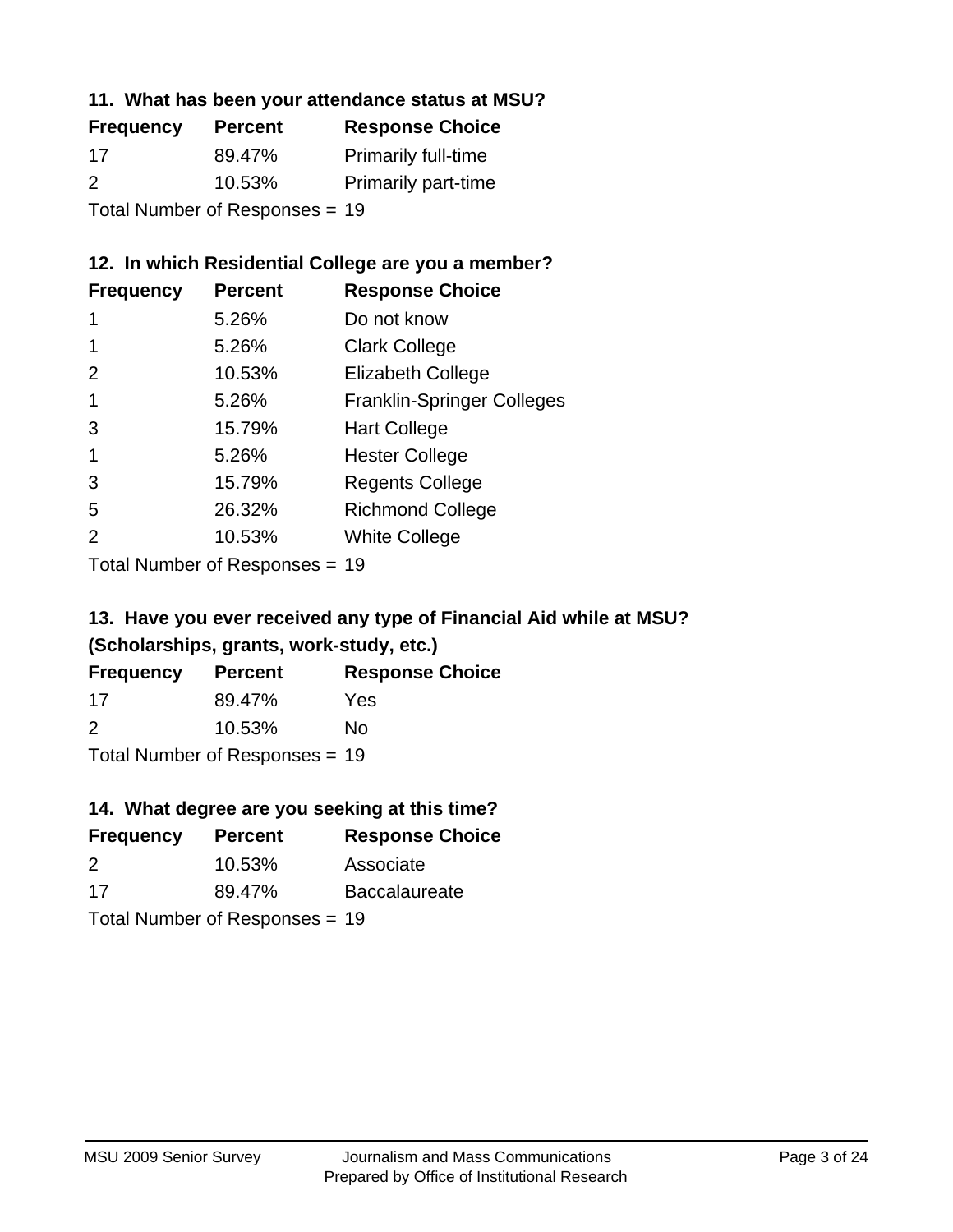**15. How many years will it take you to complete your degree from the point of your initial enrollment in college (including any time at a previous institution)?**

| <b>Frequency</b> | <b>Percent</b> | <b>Response Choice</b> |
|------------------|----------------|------------------------|
| $\Omega$         | 0.00%          | Two                    |
| 2                | 10.53%         | <b>Three</b>           |
| 8                | 42.11%         | Four                   |
| 5                | 26.32%         | Five                   |
| 0                | 0.00%          | <b>Six</b>             |
| $\overline{4}$   | 21.05%         | More than six          |
|                  |                |                        |

Total Number of Responses = 19

#### **16. In what range does your grade point average fall?**

| <b>Frequency</b> | <b>Percent</b> | <b>Response Choice</b> |
|------------------|----------------|------------------------|
|                  | 5.26%          | $2.00 - 2.50$          |
| 10               | 52.63%         | $2.51 - 3.00$          |
| 4                | 21.05%         | $3.01 - 3.50$          |
|                  | 21.05%         | $3.51 - 4.00$          |
|                  |                |                        |

Total Number of Responses = 19

## **They are used to sort the data, and do not appear in this table Questions 17 and 18 relate to department and program information.**

### **19. For what purpose did you enroll at MSU?**

| <b>Frequency</b> | <b>Percent</b>                 | <b>Response Choice</b>                    |
|------------------|--------------------------------|-------------------------------------------|
| 2                | 10.53%                         | To receive an associate degree            |
| 17               | 89.47%                         | To receive a baccalaureate degree         |
| $\overline{0}$   | $0.00\%$                       | To take a few job related courses         |
| $\overline{0}$   | 0.00%                          | To transfer to another college/university |
|                  | Total Number of Recnonces - 19 |                                           |

Total Number of Responses = 19

# **20. What is the highest degree you eventually hope to receive?**

| <b>Frequency</b> | <b>Percent</b>                 | <b>Response Choice</b> |
|------------------|--------------------------------|------------------------|
| 2                | 10.53%                         | Associate              |
| 7                | 36.84%                         | <b>Baccalaureate</b>   |
| 10               | 52.63%                         | Graduate               |
| $\Omega$         | $0.00\%$                       | Professional           |
|                  | Total Number of Responses = 19 |                        |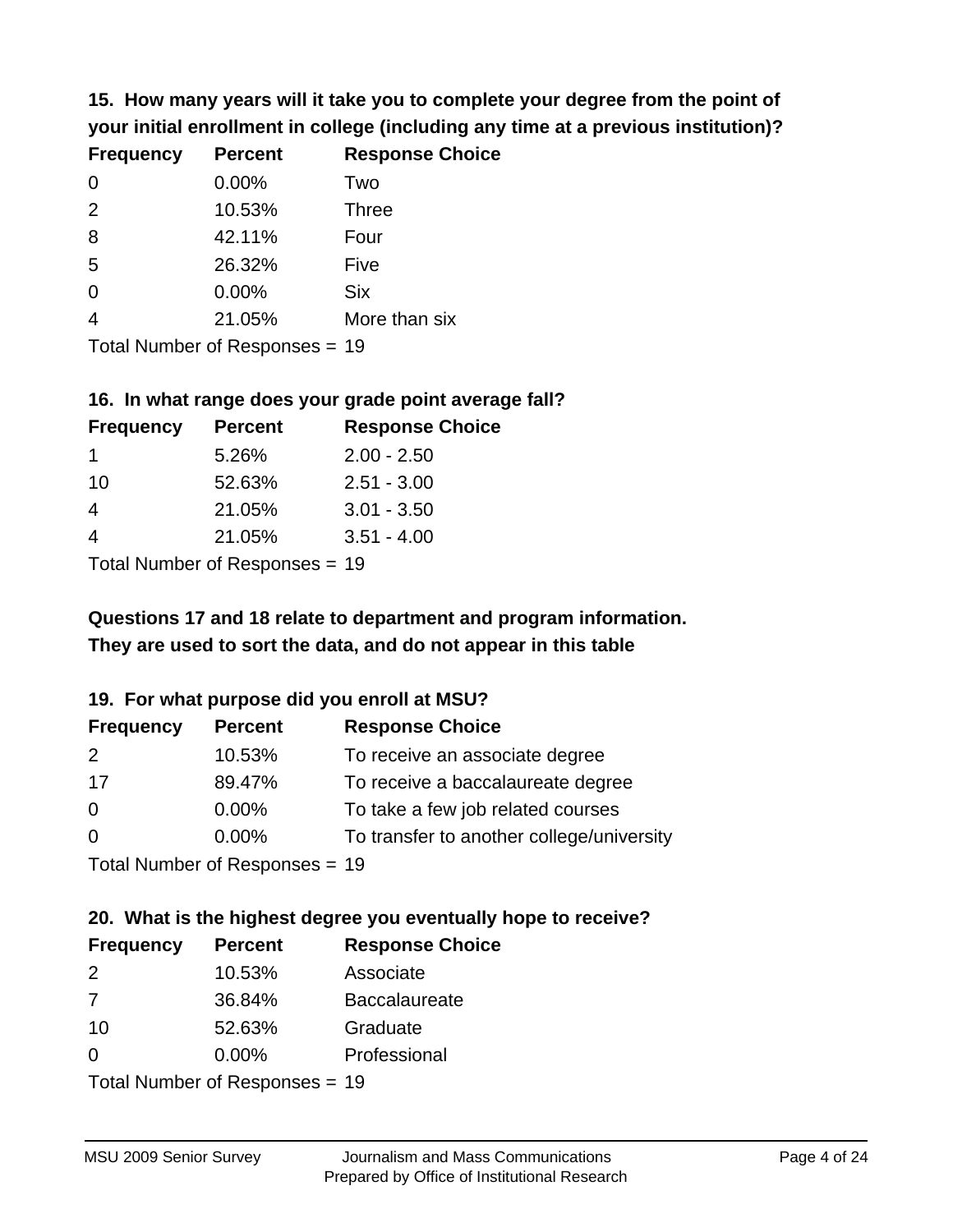### **21. Which best describes your situation?**

| <b>Frequency</b> | <b>Percent</b> | <b>Response Choice</b>               |
|------------------|----------------|--------------------------------------|
| 2                | 10.53%         | Did not change major/area            |
| 6                | 31.58%         | Did not initially declare major/area |
| 11               | 57.89%         | Changed major/area                   |
|                  |                |                                      |

Total Number of Responses = 19

### **22. While school was in session during the past year, how many hours per week, on average, did you work for pay?**

| <b>Frequency</b> | <b>Percent</b> | <b>Response Choice</b> |
|------------------|----------------|------------------------|
| 4                | 21.05%         | Did not work           |
| $\mathbf 1$      | 5.26%          | Worked 1-10 hrs        |
| $\overline{4}$   | 21.05%         | Worked 11-20 hrs       |
| 6                | 31.58%         | Worked 21-30 hrs       |
| $\overline{4}$   | 21.05%         | Worked 31-40 hrs       |
| $\Omega$         | 0.00%          | Worked over 40 hrs     |
|                  |                |                        |

Total Number of Responses = 19

### **23. For the most part, were classes offered at times convenient to you?**

| <b>Frequency</b>               | <b>Percent</b> | <b>Response Choice</b> |
|--------------------------------|----------------|------------------------|
| 17                             | 94.44%         | Yes                    |
| -1                             | 5.56%          | Nο                     |
| Total Number of Responses = 18 |                |                        |

### **24. If no, what time would you have preferred?**

| <b>Frequency</b>                | <b>Percent</b> | <b>Response Choice</b> |
|---------------------------------|----------------|------------------------|
| 3                               | 100.00%        | Late afternoon         |
| $\Omega$                        | 0.00%          | Evening                |
| 0                               | $0.00\%$       | Weekend                |
| $\Omega$                        | $0.00\%$       | During the day         |
| Total Number of Responses = $3$ |                |                        |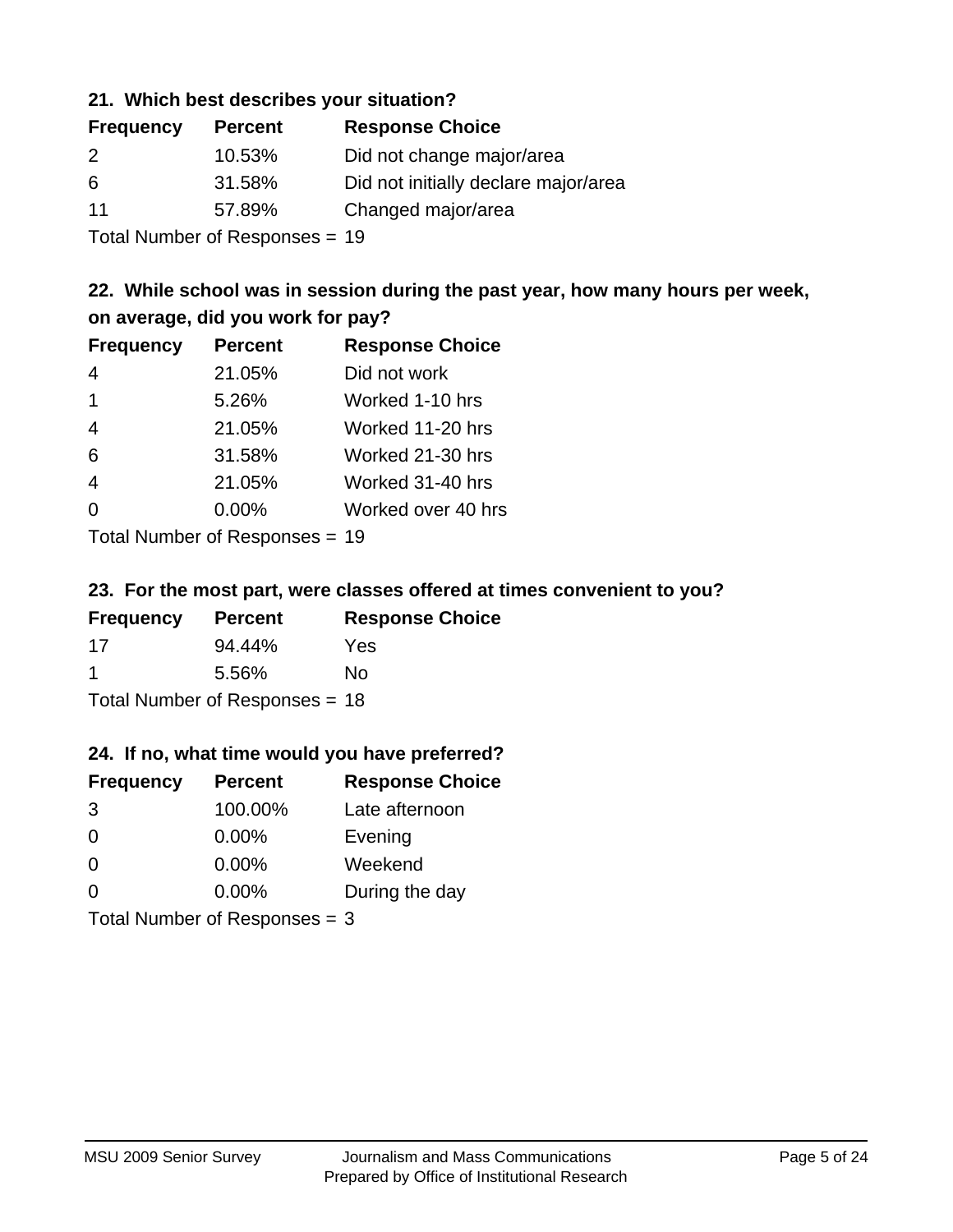# **25. Which best describes the location where you completed the majority of your**

| coursework? |  |
|-------------|--|
|-------------|--|

| <b>Frequency</b> | <b>Percent</b>                 | <b>Response Choice</b> |
|------------------|--------------------------------|------------------------|
| 19               | 100.00%                        | <b>Murray</b>          |
| 0                | 0.00%                          | Paducah                |
| 0                | 0.00%                          | Ft. Campbell           |
| 0                | $0.00\%$                       | Madisonville           |
| 0                | 0.00%                          | Hopkinsville           |
| 0                | $0.00\%$                       | Henderson              |
| 0                | 0.00%                          | On the Internet        |
| 0                | 0.00%                          | Other                  |
|                  | Total Number of Responses = 19 |                        |

### **26. Did you take any online courses while at Murray State?**

| <b>Frequency</b> | <b>Percent</b>                 | <b>Response</b> |
|------------------|--------------------------------|-----------------|
| 12               | 63.16%                         | Yes             |
| -7               | 36.84%                         | No.             |
|                  | Total Number of Responses = 19 |                 |

# **27. Did it take you an extra semester or more to complete degree requirements at Murray State?**

**Choice** 

| <b>Frequency</b> | <b>Percent</b>                 | <b>Response Choice</b> |
|------------------|--------------------------------|------------------------|
| $12 \,$          | 63.16%                         | Yes                    |
| 7                | 36.84%                         | No                     |
|                  | Total Number of Responses = 19 |                        |

**28. If yes, why did it take you an extra semester or more?**

| 20. II YES, WITY UIU IL LANG YOU AIT GALLA SCITIGSIGI OF HIOTG! |                                  |                                                              |  |  |
|-----------------------------------------------------------------|----------------------------------|--------------------------------------------------------------|--|--|
| <b>Frequency</b>                                                | <b>Percent</b>                   | <b>Response Choice</b>                                       |  |  |
| $\mathbf{1}$                                                    | 8.33%                            | Work obligation limited my enrollment.                       |  |  |
| $\overline{0}$                                                  | $0.00\%$                         | Family obligations limited my enrollment.                    |  |  |
| $\mathbf{1}$                                                    | 8.33%                            | Tuition and other costs of attendance limited my enrollment. |  |  |
| $\overline{4}$                                                  | 33.33%                           | A decision to change majors added to my requirements.        |  |  |
| $\overline{4}$                                                  | 33.33%                           | A required course or courses were not offered.               |  |  |
| $\overline{0}$                                                  | $0.00\%$                         | Credits were lost transferring to Murray State.              |  |  |
| 2                                                               | 16.67%                           | Other                                                        |  |  |
|                                                                 | Total Number of Responses $=$ 12 |                                                              |  |  |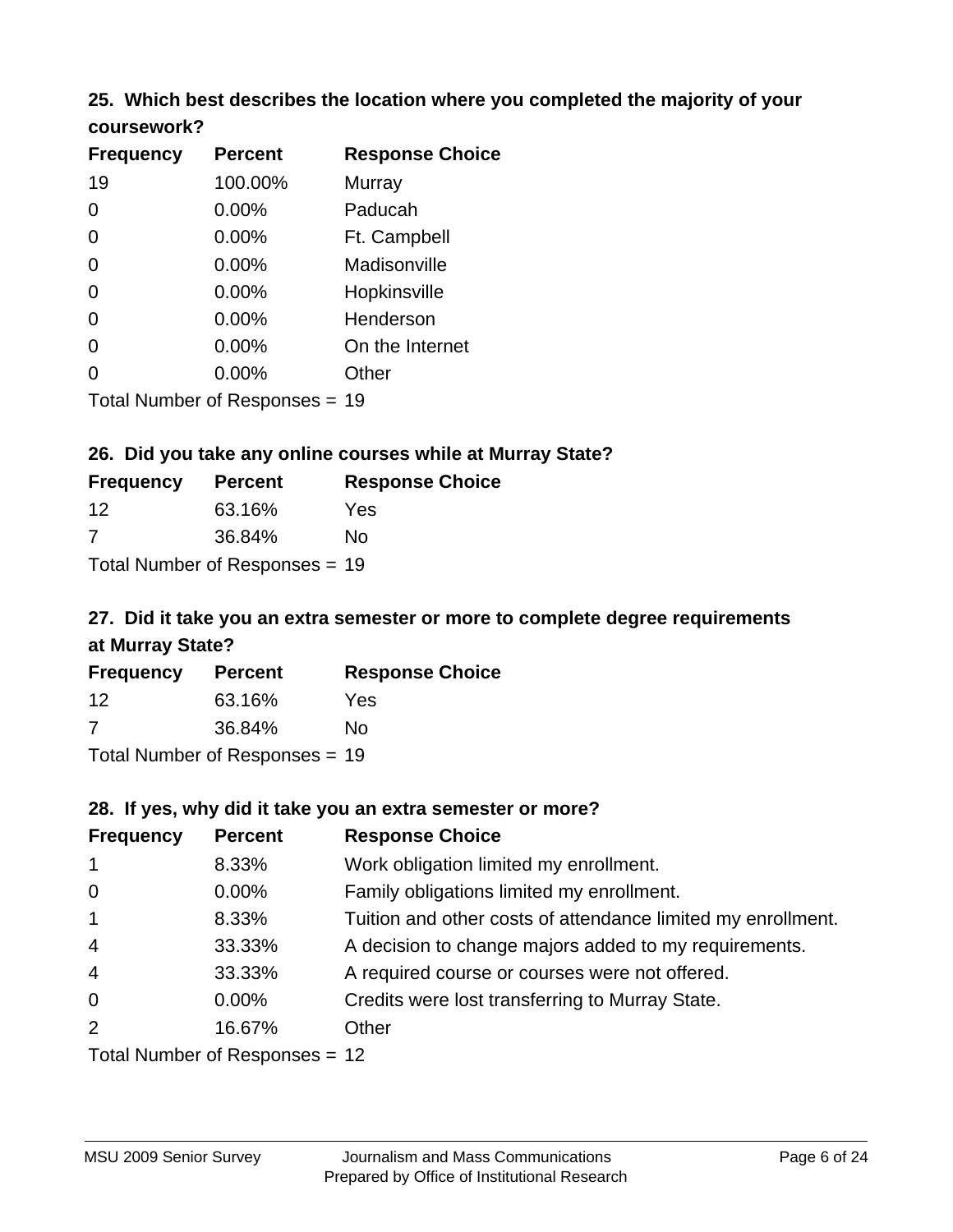## **29. Did you have trouble getting any course(s) you needed while at Murray State?**

| <b>Frequency</b>               | <b>Percent</b> | <b>Response Choice</b> |  |  |
|--------------------------------|----------------|------------------------|--|--|
| 7                              | 36.84%         | Yes                    |  |  |
| -12                            | 63.16%         | Nο                     |  |  |
| Total Number of Responses = 19 |                |                        |  |  |

### **30. If yes, why did you have trouble getting the course?**

| <b>Frequency</b> | <b>Percent</b> | <b>Response Choice</b>                                |
|------------------|----------------|-------------------------------------------------------|
| -5               | 83.33%         | Not offered the semester I needed it.                 |
| $\overline{0}$   | $0.00\%$       | Not offered at hours convenient to my work schedule.  |
| $\overline{1}$   | 16.67%         | Not offered at hours suitable for my school schedule. |
| $\overline{0}$   | $0.00\%$       | All course sections were closed.                      |
| $\overline{0}$   | $0.00\%$       | I was unaware of the prerequisites for the course.    |
|                  |                |                                                       |

Total Number of Responses = 6

## **31. Which statement best describes your experience with off-campus coop/internship?**

| <b>Frequency</b> | <b>Percent</b> | <b>Response Choice</b>             |
|------------------|----------------|------------------------------------|
| 10               | 52.63%         | Cannot judge, I did not have one.  |
| 5                | 26.32%         | My experience was very valuable.   |
| 2                | 10.53%         | My experience was valuable.        |
| $\mathbf{1}$     | 5.26%          | My experience was of little value. |
| $\overline{1}$   | 5.26%          | My experience was of no value.     |
|                  |                |                                    |

Total Number of Responses = 19

# **32. Which statement best describes your experience with on-campus faculty-directed research, scholarly, or creative project?**

| <b>Frequency</b> | <b>Percent</b>               | <b>Response Choice</b>             |
|------------------|------------------------------|------------------------------------|
| 14               | 73.68%                       | Cannot judge; I did not have one.  |
| 2                | 10.53%                       | My experience was very valuable.   |
| 3                | 15.79%                       | My experience was valuable.        |
| $\Omega$         | $0.00\%$                     | My experience was of little value. |
| $\Omega$         | $0.00\%$                     | My experience was of no value.     |
|                  | Total Number of Deepensee 10 |                                    |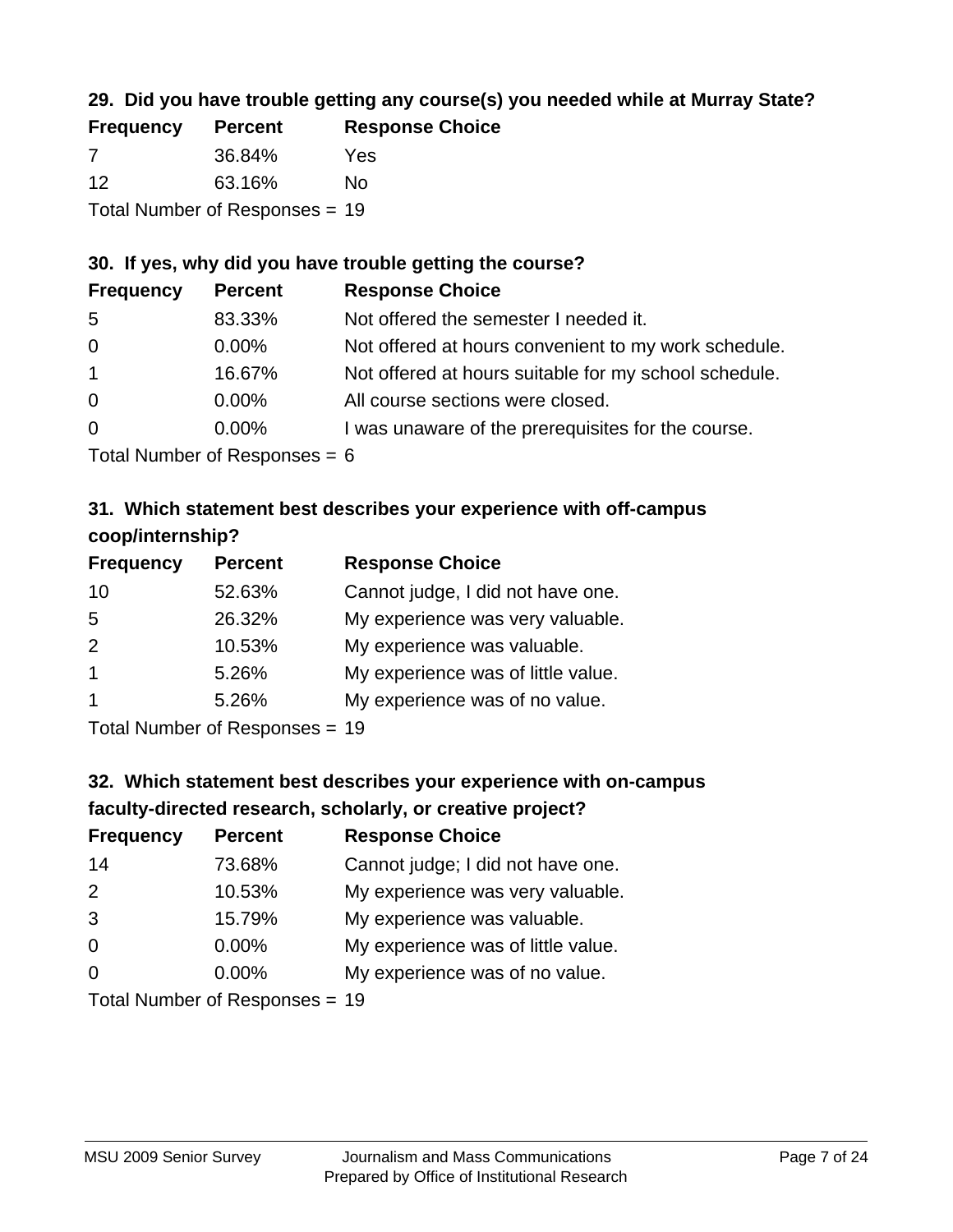#### **33. Which statement best describes your experience with academic advising in your major/area?**

| $\cdots$ your mapproved. |                |                                                       |
|--------------------------|----------------|-------------------------------------------------------|
| <b>Frequency</b>         | <b>Percent</b> | <b>Response Choice</b>                                |
| 0                        | $0.00\%$       | Cannot judge; I did not make use of the opportunity.  |
| 16                       | 84.21%         | I was satisfied with information my adviser provided. |
| 2                        | 10.53%         | Advice was inaccurate, incomplete, or misleading.     |
| $\overline{1}$           | 5.26%          | My adviser was not available.                         |
|                          |                |                                                       |

Total Number of Responses = 19

### **For questions 34-48, indicate the extent to which you were satisfied.**

| 34. Class size relative to type of course |  |  |  |  |  |  |  |  |
|-------------------------------------------|--|--|--|--|--|--|--|--|
|-------------------------------------------|--|--|--|--|--|--|--|--|

| <b>Frequency</b> | <b>Percent</b>                 | <b>Response Choice</b> |
|------------------|--------------------------------|------------------------|
| 11               | 57.89%                         | Very satisfied         |
| 8                | 42.11%                         | Satisfied              |
| $\Omega$         | 0.00%                          | <b>Dissatisfied</b>    |
| $\Omega$         | 0.00%                          | Very dissatisfied      |
|                  | Total Number of Recnonces - 19 |                        |

Total Number of Responses = 19

### **35. Out-of-class availability of faculty**

| <b>Frequency</b> | <b>Percent</b>                  | <b>Response Choice</b> |
|------------------|---------------------------------|------------------------|
| 4                | 21.05%                          | Very satisfied         |
| 15               | 78.95%                          | Satisfied              |
| $\Omega$         | $0.00\%$                        | <b>Dissatisfied</b>    |
| $\Omega$         | $0.00\%$                        | Very dissatisfied      |
|                  | $Total Number of Denonose = 40$ |                        |

Total Number of Responses = 19

## **36. Effectiveness of your high school preparation for college work**

| <b>Frequency</b> | <b>Percent</b>                 | <b>Response Choice</b> |
|------------------|--------------------------------|------------------------|
| 4                | 21.05%                         | Very satisfied         |
| 9                | 47.37%                         | Satisfied              |
| 5                | 26.32%                         | <b>Dissatisfied</b>    |
| $\mathbf 1$      | 5.26%                          | Very dissatisfied      |
|                  | Total Number of Responses = 19 |                        |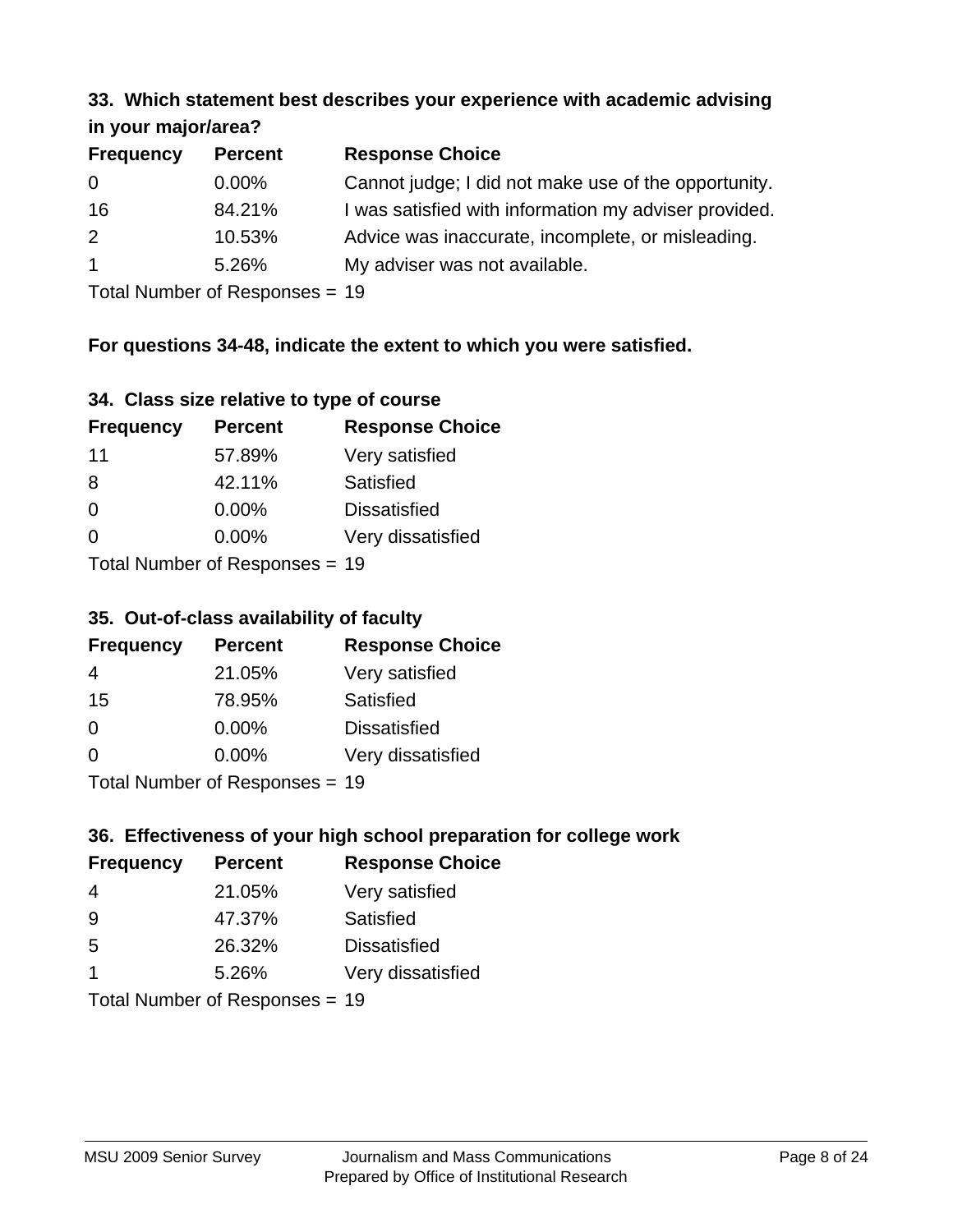### **37. Fairness of faculty in their treatment of individual students**

| <b>Frequency</b> | <b>Percent</b> | <b>Response Choice</b> |
|------------------|----------------|------------------------|
| $\mathcal{P}$    | 10.53%         | Very satisfied         |
| 16               | 84.21%         | Satisfied              |
|                  | 5.26%          | <b>Dissatisfied</b>    |
| 0                | 0.00%          | Very dissatisfied      |
|                  |                |                        |

Total Number of Responses = 19

#### **38. Overall quality of instruction at Murray State**

| <b>Frequency</b> | <b>Percent</b>                                                                                                  | <b>Response Choice</b> |
|------------------|-----------------------------------------------------------------------------------------------------------------|------------------------|
| 4                | 21.05%                                                                                                          | Very satisfied         |
| 15               | 78.95%                                                                                                          | Satisfied              |
| $\Omega$         | 0.00%                                                                                                           | <b>Dissatisfied</b>    |
| $\Omega$         | 0.00%                                                                                                           | Very dissatisfied      |
|                  | The Little and the Little Communication of the Communication of the Communication of the Communication of the U |                        |

Total Number of Responses = 19

### **39. Quality of instruction in University Studies (General Education) courses**

| <b>Frequency</b> | <b>Percent</b>            | <b>Response Choice</b> |
|------------------|---------------------------|------------------------|
| 3                | 15.79%                    | Very satisfied         |
| 14               | 73.68%                    | Satisfied              |
| $\mathcal{P}$    | 10.53%                    | <b>Dissatisfied</b>    |
| $\Omega$         | 0.00%                     | Very dissatisfied      |
|                  | Total Number of Desponses |                        |

Total Number of Responses = 19

### **40. Quality of instruction in your major**

| <b>Frequency</b>           | <b>Percent</b> | <b>Response Choice</b> |
|----------------------------|----------------|------------------------|
| 9                          | 47.37%         | Very satisfied         |
| 9                          | 47.37%         | Satisfied              |
| $\mathbf 1$                | 5.26%          | <b>Dissatisfied</b>    |
| $\Omega$                   | 0.00%          | Very dissatisfied      |
| Tatal Number of Desperance |                |                        |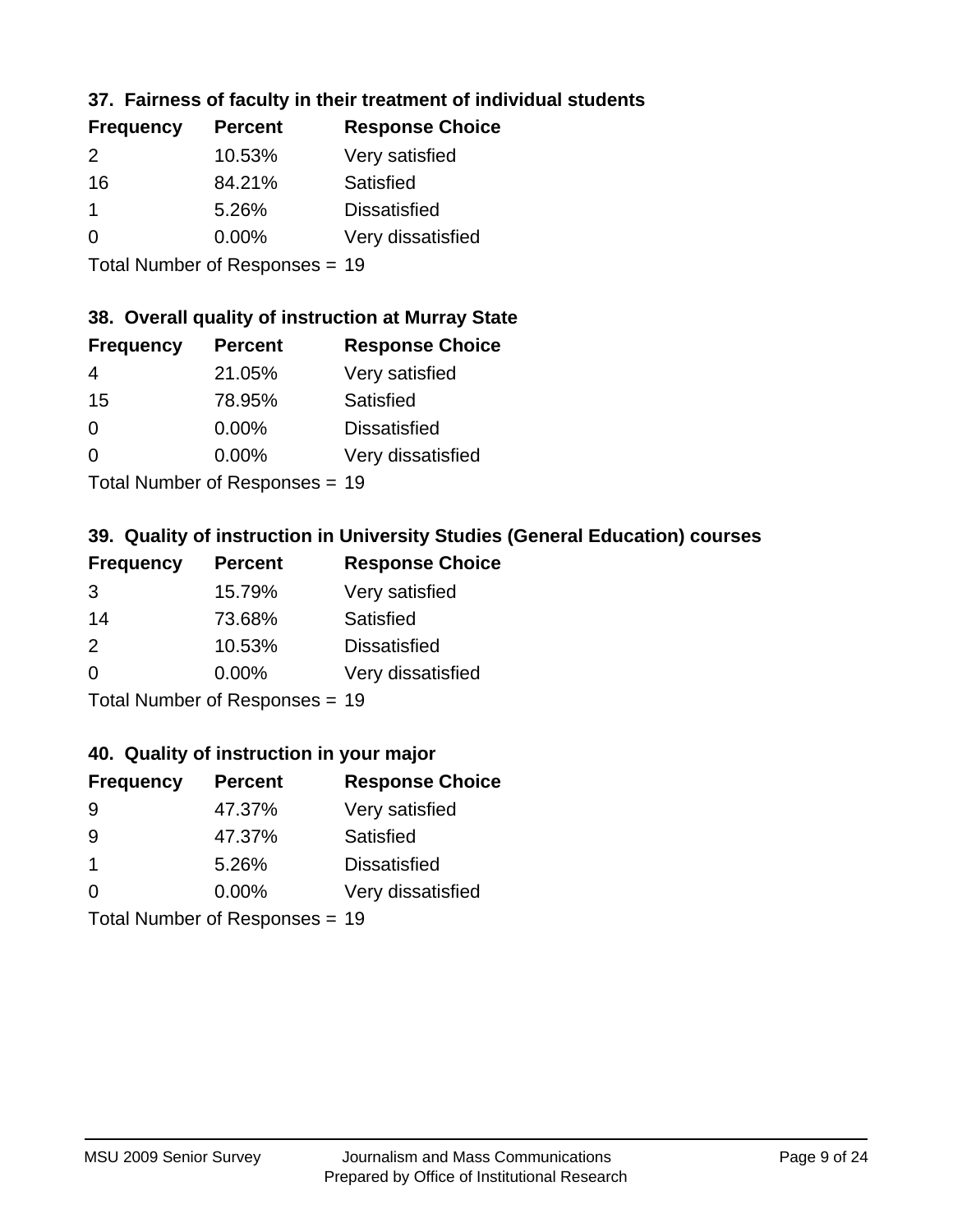## **41. Clarity of program objectives in your major**

| <b>Frequency</b> | <b>Percent</b> | <b>Response Choice</b> |
|------------------|----------------|------------------------|
| 9                | 47.37%         | Very satisfied         |
| 10               | 52.63%         | Satisfied              |
| 0                | $0.00\%$       | <b>Dissatisfied</b>    |
| ∩                | $0.00\%$       | Very dissatisfied      |
|                  |                |                        |

Total Number of Responses = 19

### **42. Intellectual challenge of the academic program**

| <b>Frequency</b> | <b>Percent</b> | <b>Response Choice</b> |
|------------------|----------------|------------------------|
| 4                | 21.05%         | Very satisfied         |
| 14               | 73.68%         | Satisfied              |
|                  | 5.26%          | <b>Dissatisfied</b>    |
| $\Omega$         | 0.00%          | Very dissatisfied      |
|                  |                |                        |

Total Number of Responses = 19

## **43. Encouragement and information from your major department for employment after graduation**

| <b>Frequency</b>     | <b>Percent</b> | <b>Response Choice</b> |
|----------------------|----------------|------------------------|
| 7                    | 36.84%         | Very satisfied         |
| 11                   | 57.89%         | Satisfied              |
| $\Omega$             | $0.00\%$       | <b>Dissatisfied</b>    |
| $\blacktriangleleft$ | 5.26%          | Very dissatisfied      |
|                      |                |                        |

Total Number of Responses = 19

## **44. Availability of opportunities to engage in a faculty-mentored research,**

### **scholarly, or creative project in your area of study/interest**

| <b>Frequency</b> | <b>Percent</b> | <b>Response Choice</b> |
|------------------|----------------|------------------------|
| $\mathcal{P}$    | 10.53%         | Very satisfied         |
| 12               | 63.16%         | Satisfied              |
| 5                | 26.32%         | <b>Dissatisfied</b>    |
| $\Omega$         | 0.00%          | Very dissatisfied      |
|                  |                |                        |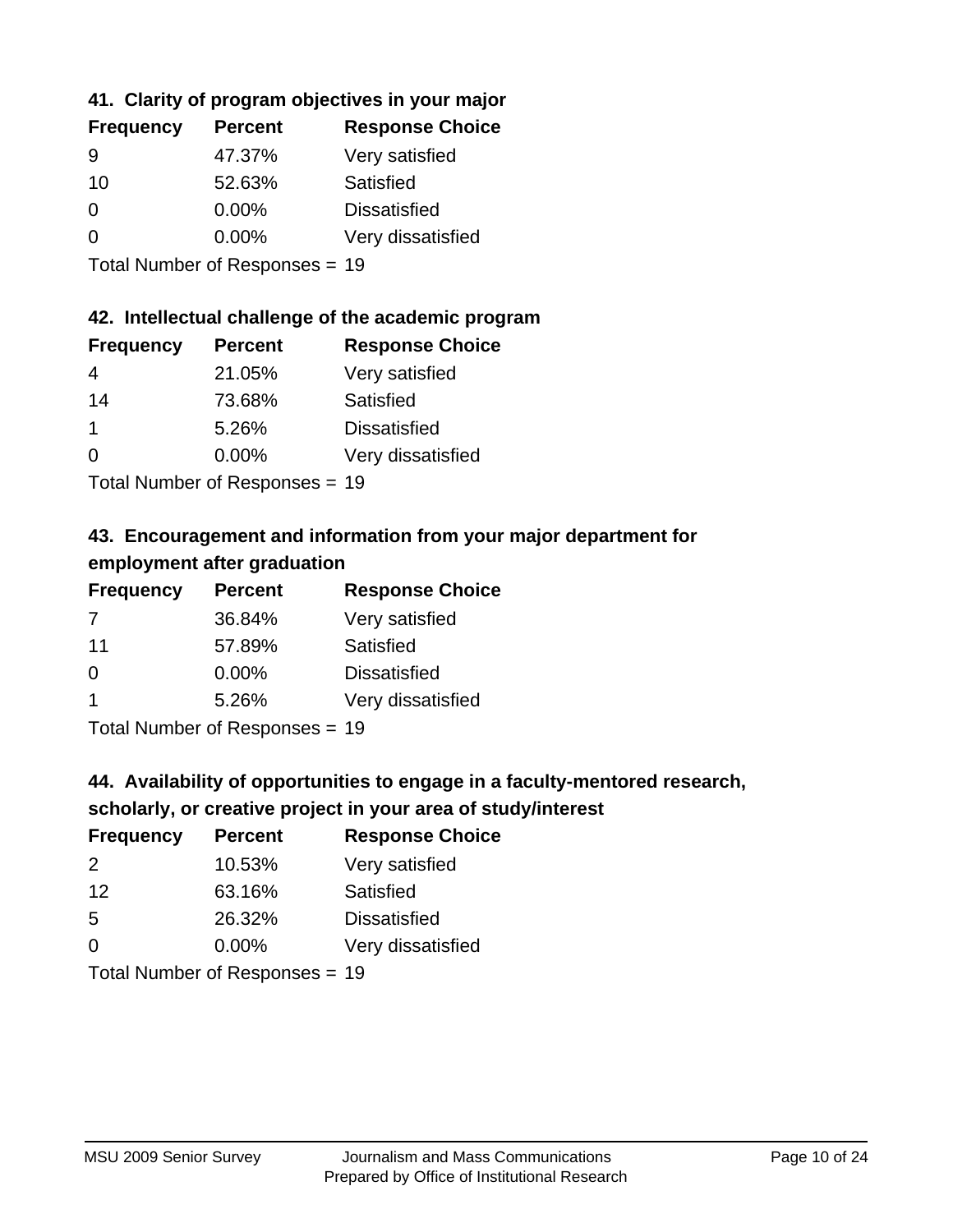### **45. Library hours**

| <b>Frequency</b> | <b>Percent</b> | <b>Response Choice</b> |
|------------------|----------------|------------------------|
| 5                | 26.32%         | Very satisfied         |
| 13               | 68.42%         | Satisfied              |
| $\Omega$         | 0.00%          | <b>Dissatisfied</b>    |
|                  | 5.26%          | Very dissatisfied      |
|                  |                |                        |

Total Number of Responses = 19

### **46. Effectiveness of library personnel in meeting your information needs**

| <b>Frequency</b> | <b>Percent</b> | <b>Response Choice</b> |
|------------------|----------------|------------------------|
| .5               | 26.32%         | Very satisfied         |
| 11               | 57.89%         | Satisfied              |
| $\mathcal{P}$    | 10.53%         | <b>Dissatisfied</b>    |
|                  | 5.26%          | Very dissatisfied      |
|                  |                |                        |

Total Number of Responses = 19

#### **47. Access to library resources on hand**

| <b>Frequency</b> | <b>Percent</b>            | <b>Response Choice</b> |
|------------------|---------------------------|------------------------|
| 4                | 21.05%                    | Very satisfied         |
| 10               | 52.63%                    | Satisfied              |
| 4                | 21.05%                    | <b>Dissatisfied</b>    |
| $\overline{1}$   | 5.26%                     | Very dissatisfied      |
|                  | Total Number of Desponses |                        |

Total Number of Responses = 19

### **48. Electronic access to library resources**

| <b>Frequency</b>          | <b>Percent</b> | <b>Response Choice</b> |
|---------------------------|----------------|------------------------|
| .5                        | 26.32%         | Very satisfied         |
| 11                        | 57.89%         | Satisfied              |
| $\mathcal{P}$             | 10.53%         | <b>Dissatisfied</b>    |
|                           | 5.26%          | Very dissatisfied      |
| Total Number of Deepensee |                |                        |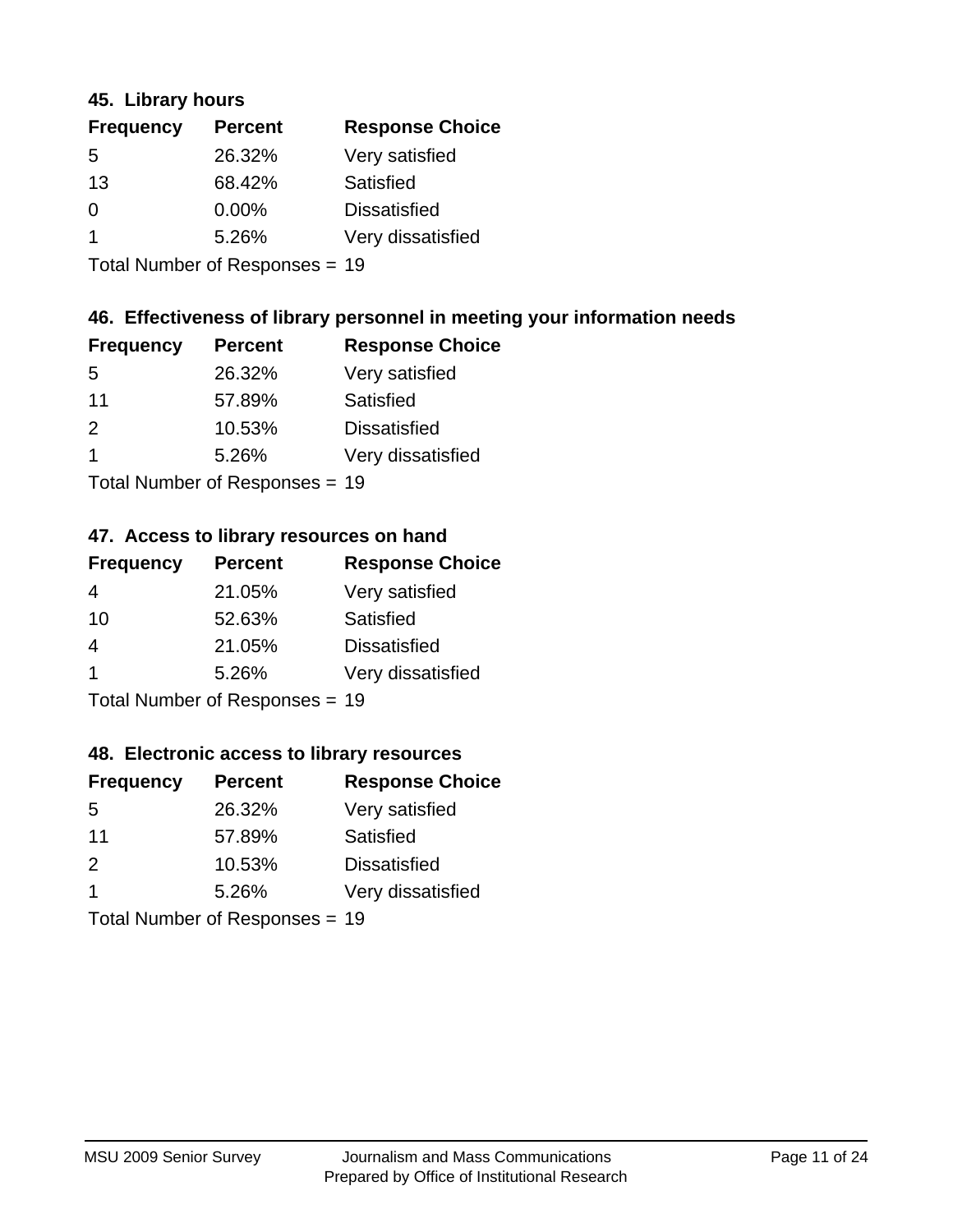**was in helping you achieve these goals. For questions 49-55, please indicate how effective University Studies at MSU** 

### **49. Writing Skills**

| <b>Frequency</b> | <b>Percent</b>                 | <b>Response Choice</b> |
|------------------|--------------------------------|------------------------|
| $\overline{4}$   | 21.05%                         | Very effective         |
| 14               | 73.68%                         | Effective              |
| $\Omega$         | 0.00%                          | Ineffective            |
| $\overline{1}$   | 5.26%                          | Very ineffective       |
|                  | Total Number of Responses = 19 |                        |

### **50. Speaking Skills**

| <b>Frequency</b> | <b>Percent</b>                 | <b>Response Choice</b> |
|------------------|--------------------------------|------------------------|
| 4                | 21.05%                         | Very effective         |
| 12               | 63.16%                         | Effective              |
| 3                | 15.79%                         | Ineffective            |
| $\Omega$         | $0.00\%$                       | Very ineffective       |
|                  | Total Number of Reconnege - 10 |                        |

Total Number of Responses = 19

#### **51. Critical Thinking Skills**

| <b>Frequency</b>                | <b>Percent</b> | <b>Response Choice</b> |
|---------------------------------|----------------|------------------------|
| -5                              | 26.32%         | Very effective         |
| 12                              | 63.16%         | Effective              |
| $\mathcal{P}$                   | 10.53%         | Ineffective            |
| $\Omega$                        | 0.00%          | Very ineffective       |
| $Total$ Number of Despanses $-$ |                |                        |

Total Number of Responses = 19

## **52. Computer Technology**

| <b>Frequency</b> | <b>Percent</b>                 | <b>Response Choice</b> |
|------------------|--------------------------------|------------------------|
| 3                | 15.79%                         | Very effective         |
| 15               | 78.95%                         | Effective              |
| -1               | 5.26%                          | Ineffective            |
| $\Omega$         | 0.00%                          | Very ineffective       |
|                  | Total Number of Responses = 19 |                        |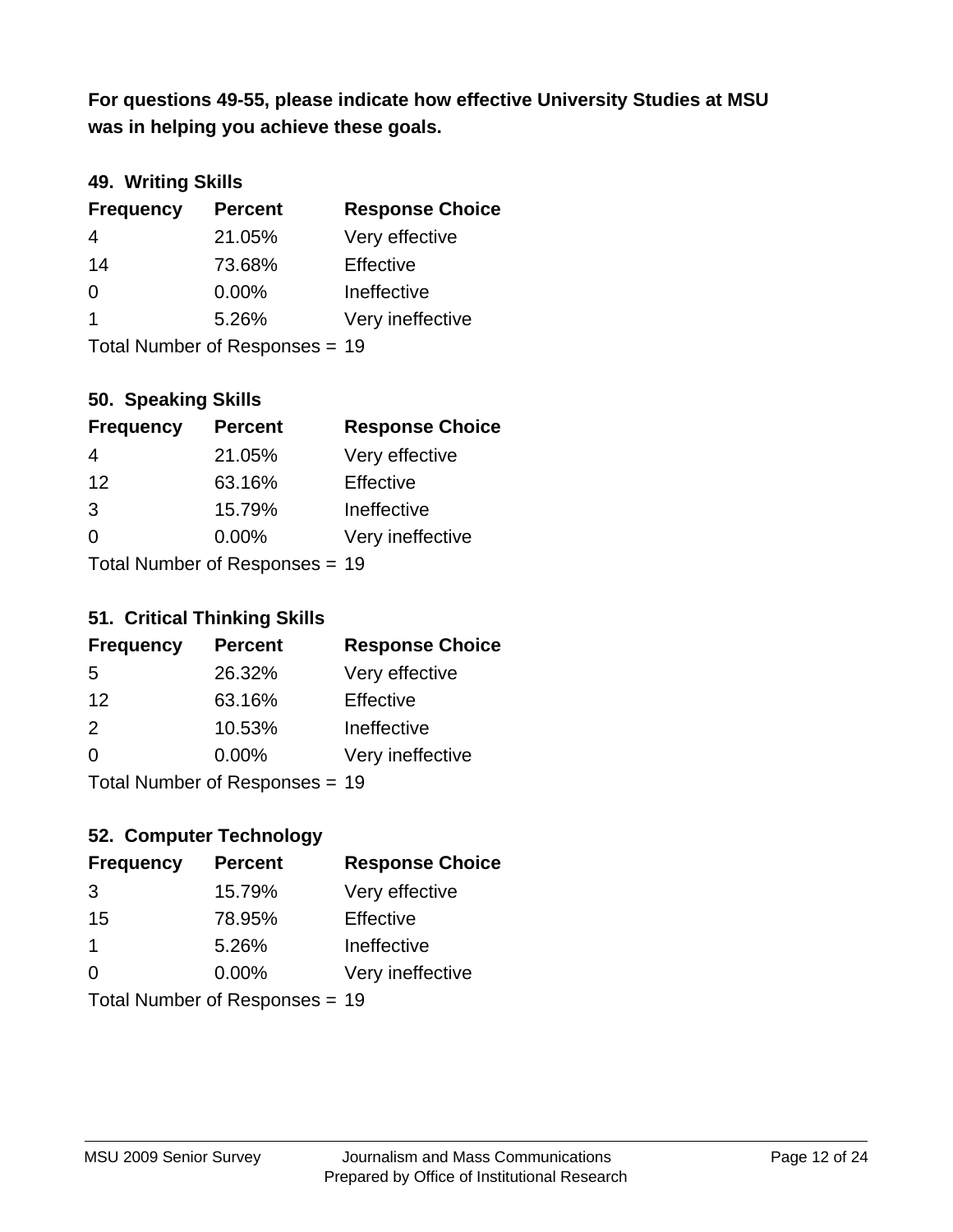### **53. General Knowledge in the liberal arts and sciences**

| <b>Frequency</b> | <b>Percent</b> | <b>Response Choice</b> |
|------------------|----------------|------------------------|
| $\mathcal{P}$    | 10.53%         | Very effective         |
| 14               | 73.68%         | Effective              |
| 3                | 15.79%         | Ineffective            |
| $\Omega$         | 0.00%          | Very ineffective       |
|                  |                |                        |

Total Number of Responses = 19

### **54. International Perspectives**

| <b>Frequency</b> | <b>Percent</b>                                                | <b>Response Choice</b> |
|------------------|---------------------------------------------------------------|------------------------|
| 2                | 10.53%                                                        | Very effective         |
| 11               | 57.89%                                                        | Effective              |
| 6                | 31.58%                                                        | Ineffective            |
| $\Omega$         | 0.00%                                                         | Very ineffective       |
|                  | $\tau$ and $\tau$ and $\tau$ and $\tau$ and $\tau$ and $\tau$ |                        |

Total Number of Responses = 19

# **55. Stimulation of interest in areas outside your chosen field of study**

| <b>Frequency</b>               | <b>Percent</b> | <b>Response Choice</b> |
|--------------------------------|----------------|------------------------|
| $\mathbf 1$                    | 5.26%          | Very effective         |
| 13                             | 68.42%         | Effective              |
| 4                              | 21.05%         | Ineffective            |
| -1                             | 5.26%          | Very ineffective       |
| Total Number of Responses = 19 |                |                        |

## **For questions 56-83, please indicate how satisfactorily the following met your needs**

#### **56. African-American Student Services**

| <b>Frequency</b> | <b>Percent</b>                 | <b>Response Choice</b> |
|------------------|--------------------------------|------------------------|
| 18               | 94.74%                         | Did not use            |
| $\mathbf 1$      | 5.26%                          | Very satisfied         |
| 0                | 0.00%                          | Satisfied              |
| 0                | $0.00\%$                       | <b>Dissatisfied</b>    |
| $\Omega$         | $0.00\%$                       | Very dissatisfied      |
|                  | Total Number of Responses = 19 |                        |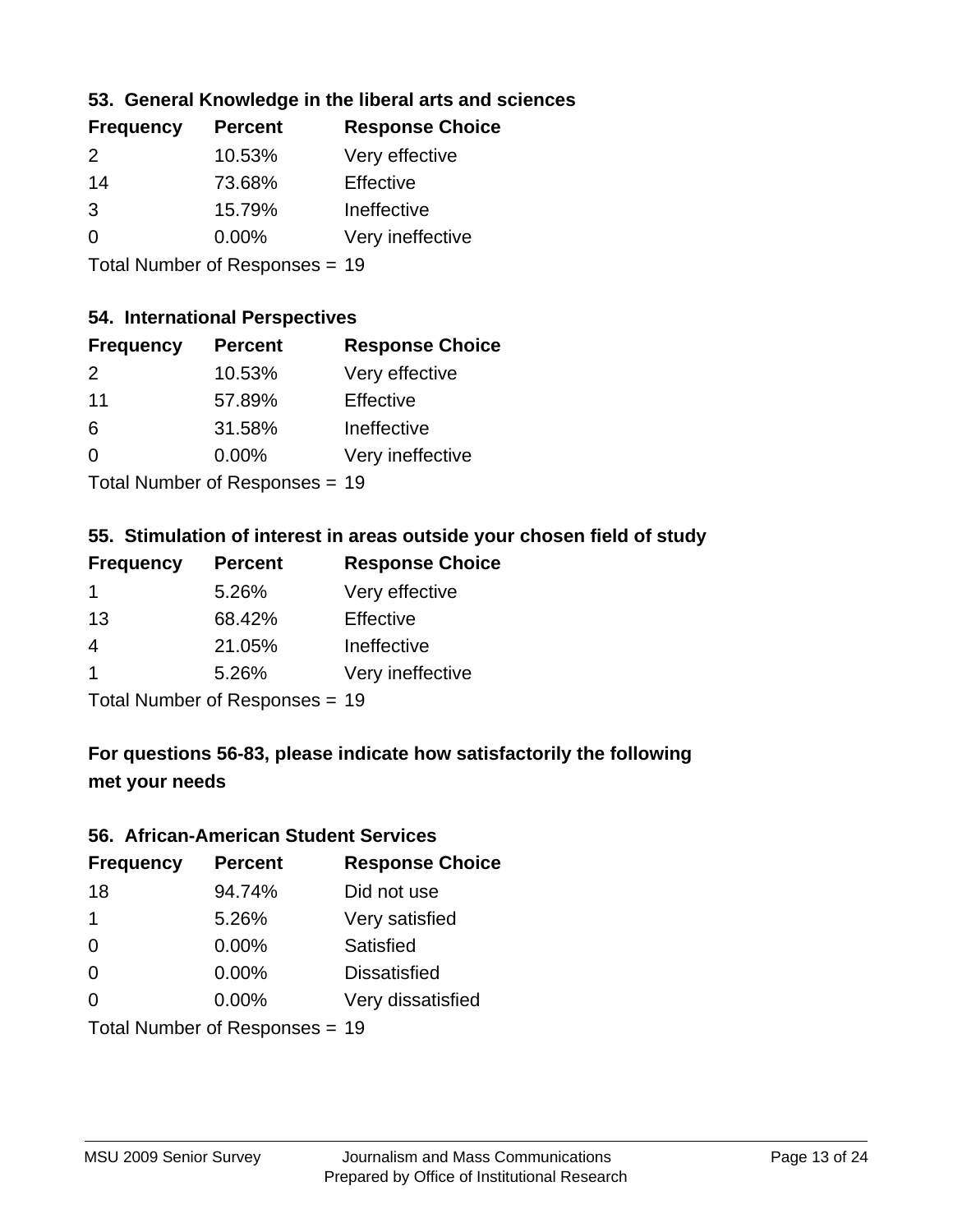#### **57. Career Services Office**

| <b>Frequency</b> | <b>Percent</b> | <b>Response Choice</b> |
|------------------|----------------|------------------------|
| 10               | 52.63%         | Did not use            |
| 3                | 15.79%         | Very satisfied         |
| 5                | 26.32%         | Satisfied              |
| 1                | 5.26%          | <b>Dissatisfied</b>    |
|                  | $0.00\%$       | Very dissatisfied      |
|                  |                |                        |

Total Number of Responses = 19

### **58. Counseling and Testing Center**

| <b>Frequency</b> | <b>Percent</b>            | <b>Response Choice</b> |
|------------------|---------------------------|------------------------|
| 16               | 84.21%                    | Did not use            |
| 2                | 10.53%                    | Very satisfied         |
| 1                | 5.26%                     | <b>Satisfied</b>       |
| 0                | $0.00\%$                  | <b>Dissatisfied</b>    |
| 0                | $0.00\%$                  | Very dissatisfied      |
|                  | Total Number of Desponses |                        |

Total Number of Responses = 19

#### **59. Cultural programming and activities**

| <b>Frequency</b> | <b>Percent</b>                 | <b>Response Choice</b> |
|------------------|--------------------------------|------------------------|
| 17               | 89.47%                         | Did not use            |
| 1                | 5.26%                          | Very satisfied         |
| -1               | 5.26%                          | Satisfied              |
| $\Omega$         | $0.00\%$                       | <b>Dissatisfied</b>    |
| $\Omega$         | 0.00%                          | Very dissatisfied      |
|                  | Total Number of Responses = 19 |                        |

### **60. E-study courses**

| <b>Frequency</b> | <b>Percent</b>                 | <b>Response Choice</b> |
|------------------|--------------------------------|------------------------|
| 7                | 36.84%                         | Did not use            |
| 3                | 15.79%                         | Very satisfied         |
| 7                | 36.84%                         | Satisfied              |
| 2                | 10.53%                         | <b>Dissatisfied</b>    |
| $\Omega$         | $0.00\%$                       | Very dissatisfied      |
|                  | Total Number of Responses = 19 |                        |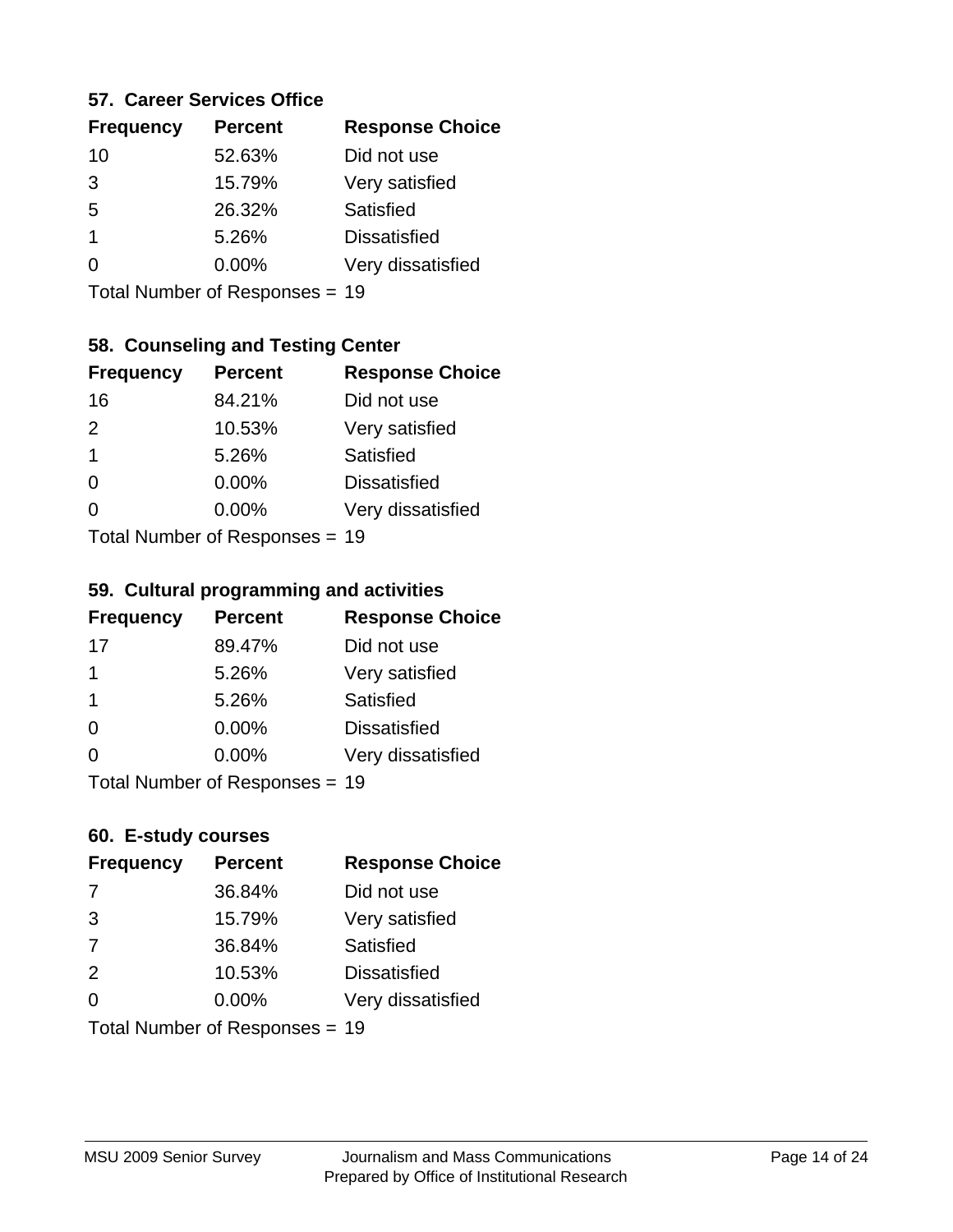#### **61. Food Services**

| <b>Frequency</b> | <b>Percent</b> | <b>Response Choice</b> |
|------------------|----------------|------------------------|
| 3                | 15.79%         | Did not use            |
| 3                | 15.79%         | Very satisfied         |
| 8                | 42.11%         | Satisfied              |
| 4                | 21.05%         | <b>Dissatisfied</b>    |
|                  | 5.26%          | Very dissatisfied      |
|                  |                |                        |

Total Number of Responses = 19

## **62. Greek life and activities**

| <b>Frequency</b> | <b>Percent</b>                 | <b>Response Choice</b> |
|------------------|--------------------------------|------------------------|
| 18               | 94.74%                         | Did not use            |
| 0                | 0.00%                          | Very satisfied         |
| $\Omega$         | 0.00%                          | Satisfied              |
| 1                | 5.26%                          | <b>Dissatisfied</b>    |
| 0                | 0.00%                          | Very dissatisfied      |
|                  | Total Number of Responses = 19 |                        |

#### **63. Health Services**

| <b>Frequency</b> | <b>Percent</b>             | <b>Response Choice</b> |
|------------------|----------------------------|------------------------|
| 9                | 47.37%                     | Did not use            |
| 3                | 15.79%                     | Very satisfied         |
| 3                | 15.79%                     | <b>Satisfied</b>       |
| -1               | 5.26%                      | <b>Dissatisfied</b>    |
| 3                | 15.79%                     | Very dissatisfied      |
|                  | Tatal Number of Desperance |                        |

Total Number of Responses = 19

### **64. Honor Societies/Departmental Clubs/Special Interest Organizations**

| <b>Frequency</b> | <b>Percent</b>                 | <b>Response Choice</b> |
|------------------|--------------------------------|------------------------|
| 11               | 57.89%                         | Did not use            |
| 3                | 15.79%                         | Very satisfied         |
| $\overline{4}$   | 21.05%                         | Satisfied              |
| $\overline{1}$   | 5.26%                          | <b>Dissatisfied</b>    |
| $\Omega$         | 0.00%                          | Very dissatisfied      |
|                  | Total Number of Responses = 19 |                        |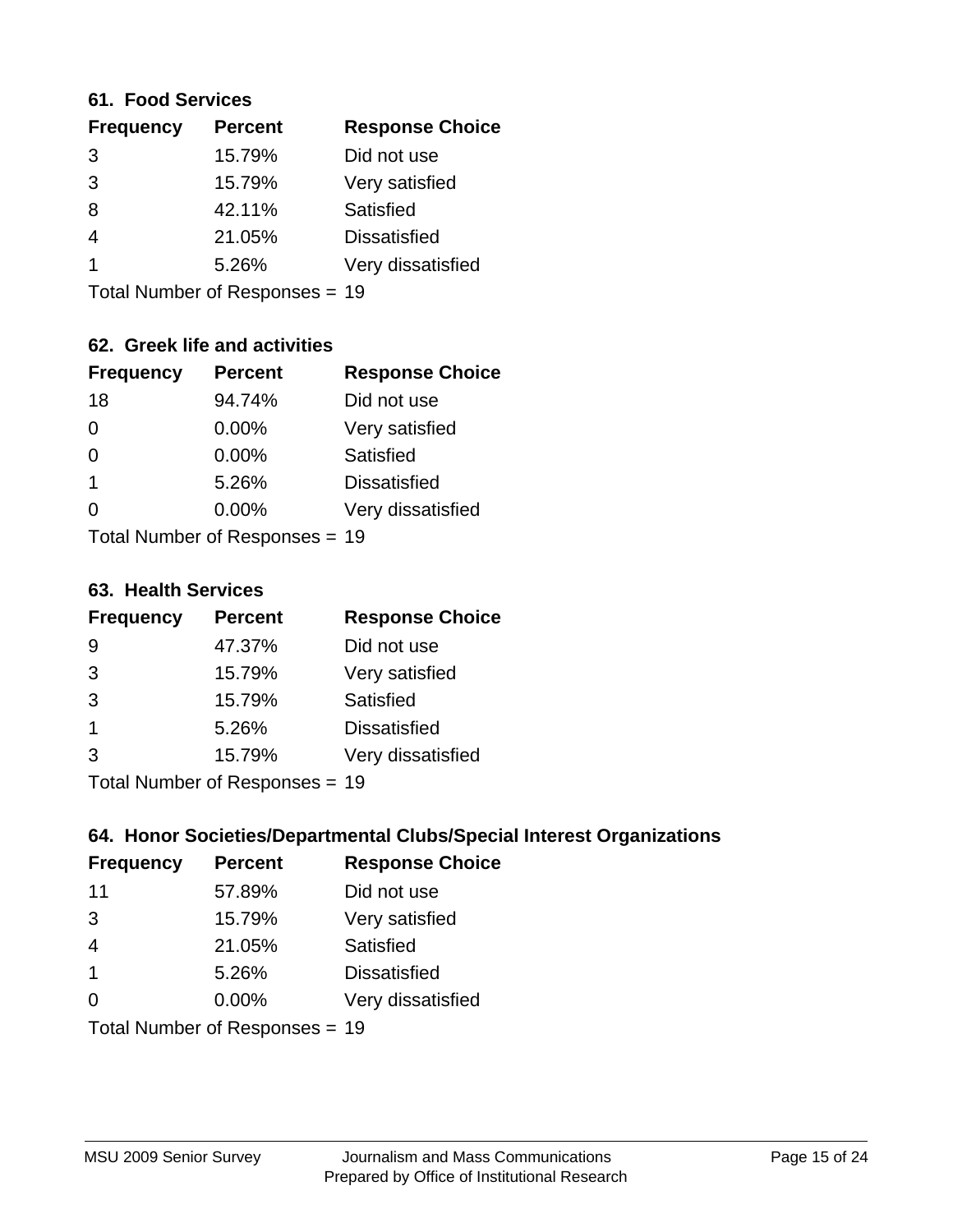### **65. International Programs and activities**

| <b>Frequency</b> | <b>Percent</b> | <b>Response Choice</b> |
|------------------|----------------|------------------------|
| 15               | 78.95%         | Did not use            |
| 3                | 15.79%         | Very satisfied         |
| 1                | 5.26%          | Satisfied              |
| O                | $0.00\%$       | <b>Dissatisfied</b>    |
|                  | $0.00\%$       | Very dissatisfied      |
|                  |                |                        |

Total Number of Responses = 19

### **66. International student support services**

| <b>Frequency</b> | <b>Percent</b>            | <b>Response Choice</b> |
|------------------|---------------------------|------------------------|
| 19               | 100.00%                   | Did not use            |
| $\Omega$         | 0.00%                     | Very satisfied         |
| $\Omega$         | $0.00\%$                  | <b>Satisfied</b>       |
| $\Omega$         | 0.00%                     | <b>Dissatisfied</b>    |
| $\Omega$         | 0.00%                     | Very dissatisfied      |
|                  | Total Number of Desponses |                        |

Total Number of Responses = 19

#### **67. Intramural Sports and Recreation**

| <b>Frequency</b> | <b>Percent</b>                  | <b>Response Choice</b> |
|------------------|---------------------------------|------------------------|
| 16               | 84.21%                          | Did not use            |
| -1               | 5.26%                           | Very satisfied         |
| 2                | 10.53%                          | Satisfied              |
| $\Omega$         | 0.00%                           | <b>Dissatisfied</b>    |
| $\Omega$         | 0.00%                           | Very dissatisfied      |
|                  | $Total Number of Denonose = 40$ |                        |

I otal Number of Responses = 19

## **68. Lowry Center/Community College**

| <b>Frequency</b> | <b>Percent</b>                 | <b>Response Choice</b> |
|------------------|--------------------------------|------------------------|
| 15               | 78.95%                         | Did not use            |
| 2                | 10.53%                         | Very satisfied         |
| 2                | 10.53%                         | Satisfied              |
| $\Omega$         | 0.00%                          | <b>Dissatisfied</b>    |
| $\Omega$         | $0.00\%$                       | Very dissatisfied      |
|                  | Total Number of Responses = 19 |                        |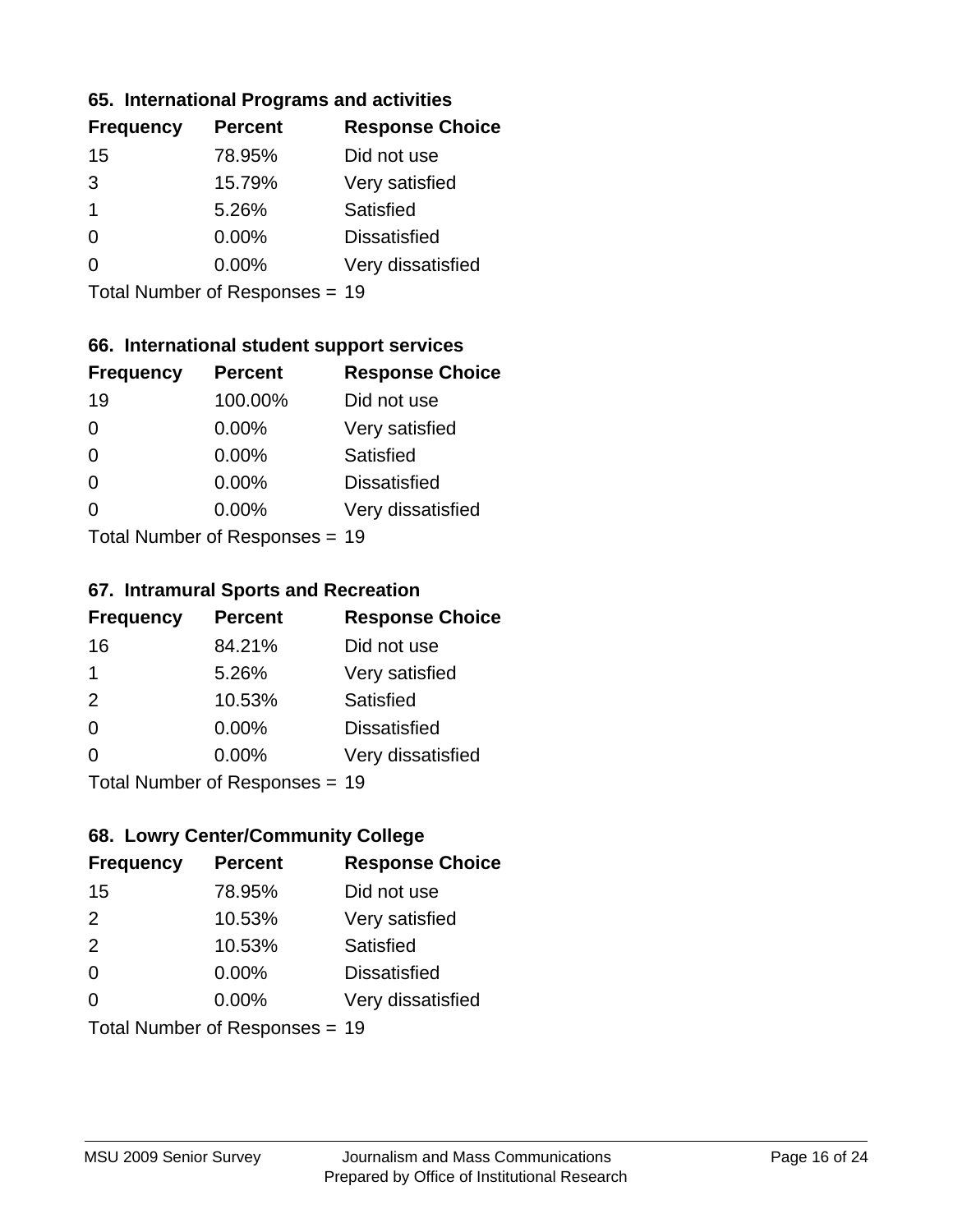## **69. Library**

| <b>Frequency</b> | <b>Percent</b> | <b>Response Choice</b> |
|------------------|----------------|------------------------|
| $\mathcal{P}$    | 10.53%         | Did not use            |
| 6                | 31.58%         | Very satisfied         |
| 9                | 47.37%         | Satisfied              |
| $\mathcal{P}$    | 10.53%         | <b>Dissatisfied</b>    |
| $\Omega$         | $0.00\%$       | Very dissatisfied      |
|                  |                |                        |

Total Number of Responses = 19

## **70. MAP Report**

| <b>Frequency</b> | <b>Percent</b>                 | <b>Response Choice</b> |
|------------------|--------------------------------|------------------------|
| $\Omega$         | 0.00%                          | Did not use            |
| 7                | 36.84%                         | Very satisfied         |
| 5                | 26.32%                         | Satisfied              |
| $\overline{4}$   | 21.05%                         | <b>Dissatisfied</b>    |
| 3                | 15.79%                         | Very dissatisfied      |
|                  | Total Number of Responses = 19 |                        |

### **71. MSU Web site**

| <b>Frequency</b> | <b>Percent</b>                 | <b>Response Choice</b> |
|------------------|--------------------------------|------------------------|
| 0                | $0.00\%$                       | Did not use            |
| 10               | 52.63%                         | Very satisfied         |
| 8                | 42.11%                         | Satisfied              |
| -1               | 5.26%                          | <b>Dissatisfied</b>    |
| ∩                | $0.00\%$                       | Very dissatisfied      |
|                  | Total Number of Responses = 19 |                        |

# **72. NCAA Sports**

| <b>Frequency</b> | <b>Percent</b>                 | <b>Response Choice</b> |
|------------------|--------------------------------|------------------------|
| 13               | 68.42%                         | Did not use            |
| 0                | 0.00%                          | Very satisfied         |
| 5                | 26.32%                         | Satisfied              |
| -1               | 5.26%                          | <b>Dissatisfied</b>    |
| ∩                | $0.00\%$                       | Very dissatisfied      |
|                  | Total Number of Responses = 19 |                        |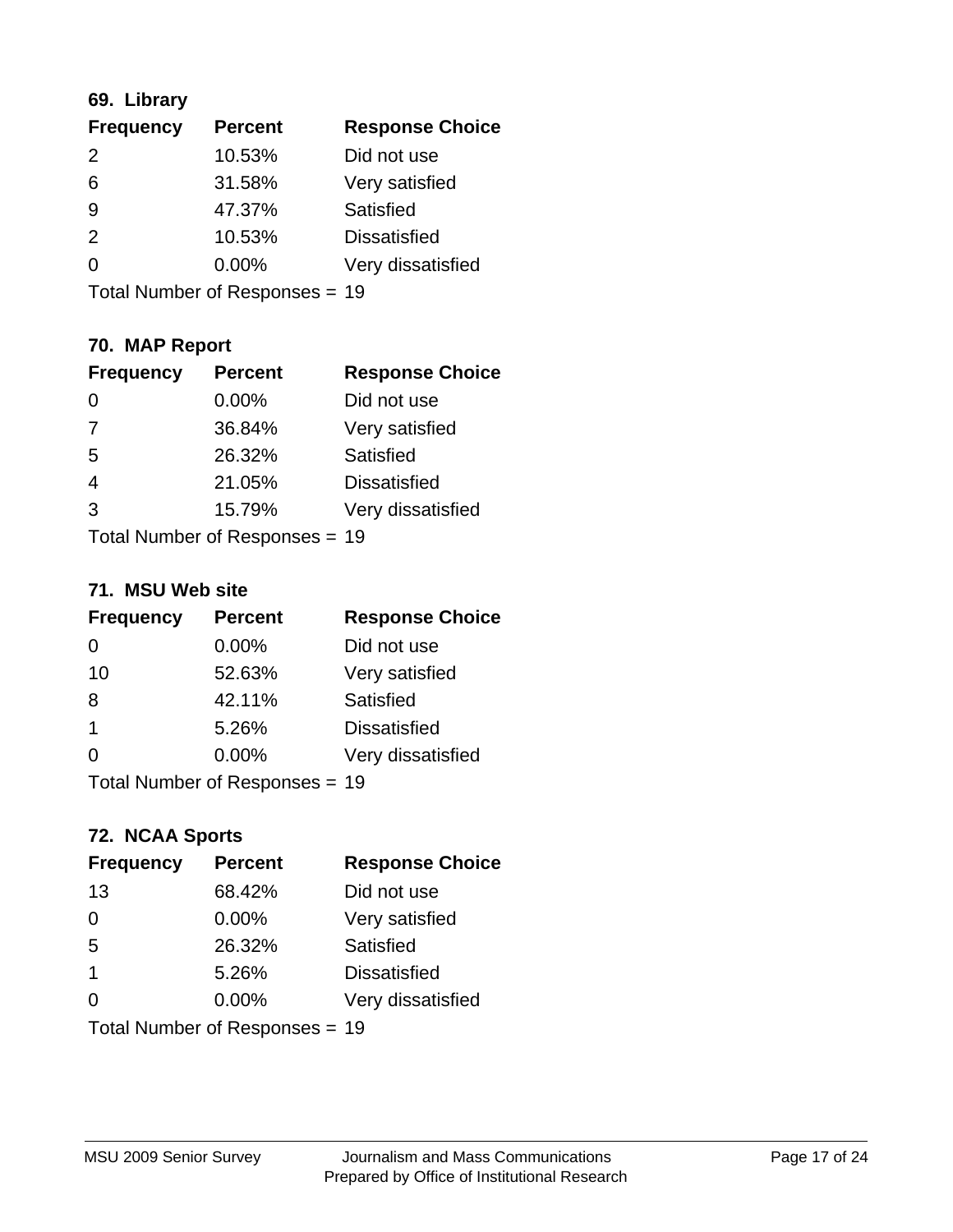### **73. Online courses that are not e-study**

| <b>Frequency</b> | <b>Percent</b> | <b>Response Choice</b> |
|------------------|----------------|------------------------|
| 10               | 52.63%         | Did not use            |
| 3                | 15.79%         | Very satisfied         |
| 6                | 31.58%         | Satisfied              |
| 0                | $0.00\%$       | <b>Dissatisfied</b>    |
|                  | $0.00\%$       | Very dissatisfied      |
|                  |                |                        |

Total Number of Responses = 19

## **74. Racer Touch Registration**

| <b>Frequency</b> | <b>Percent</b>             | <b>Response Choice</b> |
|------------------|----------------------------|------------------------|
| 0                | $0.00\%$                   | Did not use            |
| 3                | 15.79%                     | Very satisfied         |
| 9                | 47.37%                     | Satisfied              |
|                  | 21.05%                     | <b>Dissatisfied</b>    |
| 3                | 15.79%                     | Very dissatisfied      |
|                  | Total Number of Deepersoon |                        |

Total Number of Responses = 19

### **75. Residential College programming and activities**

| <b>Frequency</b> | <b>Percent</b>            | <b>Response Choice</b> |
|------------------|---------------------------|------------------------|
| 9                | 47.37%                    | Did not use            |
| 2                | 10.53%                    | Very satisfied         |
| 8                | 42.11%                    | Satisfied              |
| $\Omega$         | 0.00%                     | <b>Dissatisfied</b>    |
| $\Omega$         | 0.00%                     | Very dissatisfied      |
|                  | Total Number of Desponses |                        |

Total Number of Responses = 19

### **76. Scholarships/grants/student employment**

| <b>Frequency</b> | <b>Percent</b>                 | <b>Response Choice</b> |
|------------------|--------------------------------|------------------------|
| 6                | 31.58%                         | Did not use            |
| $\overline{4}$   | 21.05%                         | Very satisfied         |
| 6                | 31.58%                         | <b>Satisfied</b>       |
| 2                | 10.53%                         | <b>Dissatisfied</b>    |
| -1               | 5.26%                          | Very dissatisfied      |
|                  | Total Number of Responses = 19 |                        |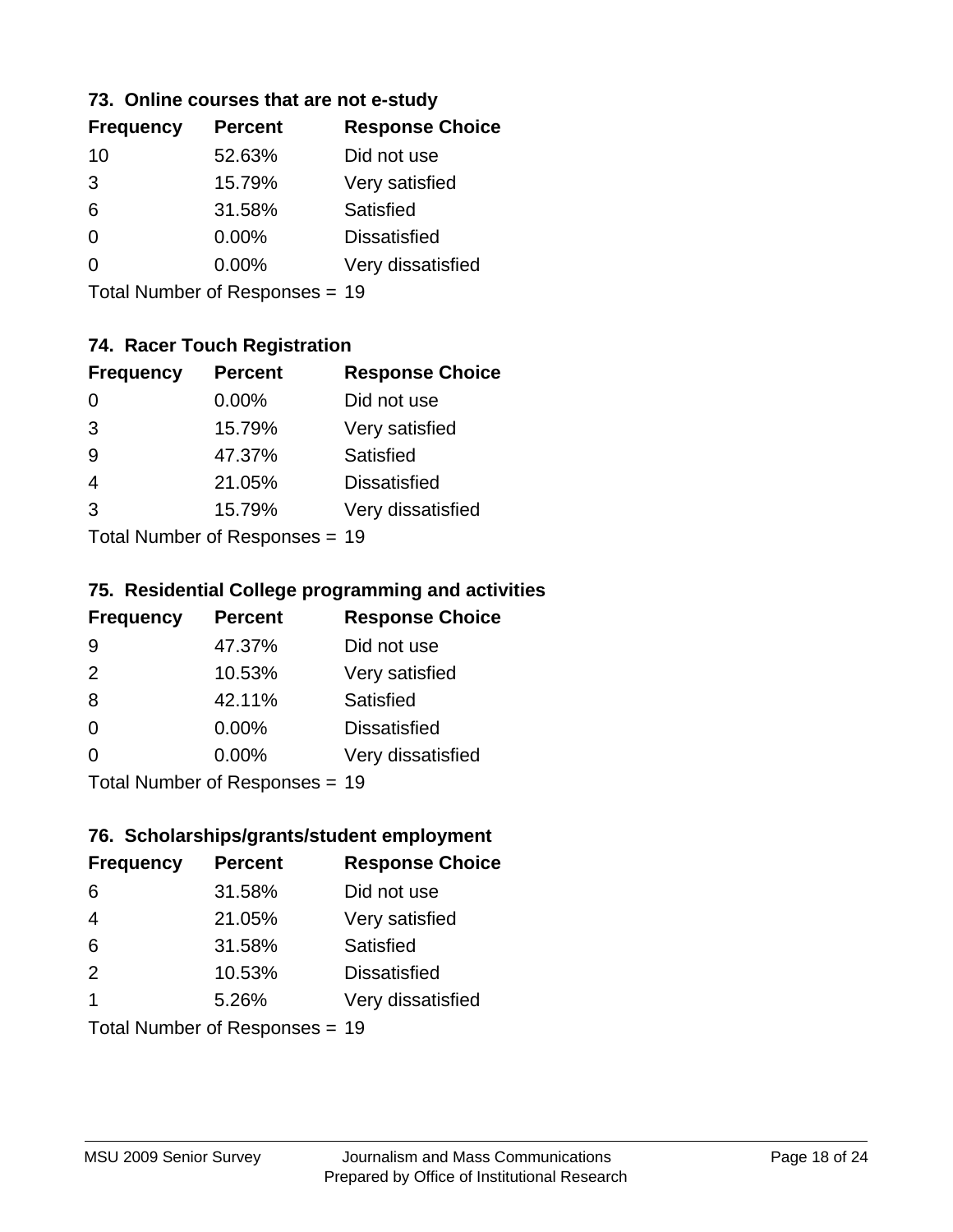### **77. Security Services**

| <b>Frequency</b> | <b>Percent</b> | <b>Response Choice</b> |
|------------------|----------------|------------------------|
| 10               | 52.63%         | Did not use            |
| 3                | 15.79%         | Very satisfied         |
| 4                | 21.05%         | Satisfied              |
| $\mathcal{P}$    | 10.53%         | <b>Dissatisfied</b>    |
| ∩                | $0.00\%$       | Very dissatisfied      |
|                  |                |                        |

Total Number of Responses = 19

## **78. Services for non-traditional students**

| <b>Frequency</b>          | <b>Percent</b> | <b>Response Choice</b> |
|---------------------------|----------------|------------------------|
| 19                        | 100.00%        | Did not use            |
| 0                         | 0.00%          | Very satisfied         |
| $\Omega$                  | 0.00%          | <b>Satisfied</b>       |
| $\Omega$                  | 0.00%          | <b>Dissatisfied</b>    |
| 0                         | $0.00\%$       | Very dissatisfied      |
| Total Number of Desponses |                |                        |

Total Number of Responses = 19

### **79. Student Support Services (Trio)**

| <b>Frequency</b> | <b>Percent</b>                  | <b>Response Choice</b> |
|------------------|---------------------------------|------------------------|
| 18               | 94.74%                          | Did not use            |
| 1                | 5.26%                           | Very satisfied         |
| $\Omega$         | $0.00\%$                        | Satisfied              |
| $\Omega$         | $0.00\%$                        | <b>Dissatisfied</b>    |
| $\Omega$         | $0.00\%$                        | Very dissatisfied      |
|                  | $Total Number of Denonose = 40$ |                        |

Total Number of Responses = 19

## **80. Student PIN System**

| <b>Frequency</b> | <b>Percent</b>                 | <b>Response Choice</b> |
|------------------|--------------------------------|------------------------|
| $\Omega$         | 0.00%                          | Did not use            |
| 7                | 36.84%                         | Very satisfied         |
| 10               | 52.63%                         | Satisfied              |
| 1                | 5.26%                          | <b>Dissatisfied</b>    |
|                  | 5.26%                          | Very dissatisfied      |
|                  | Total Number of Responses = 19 |                        |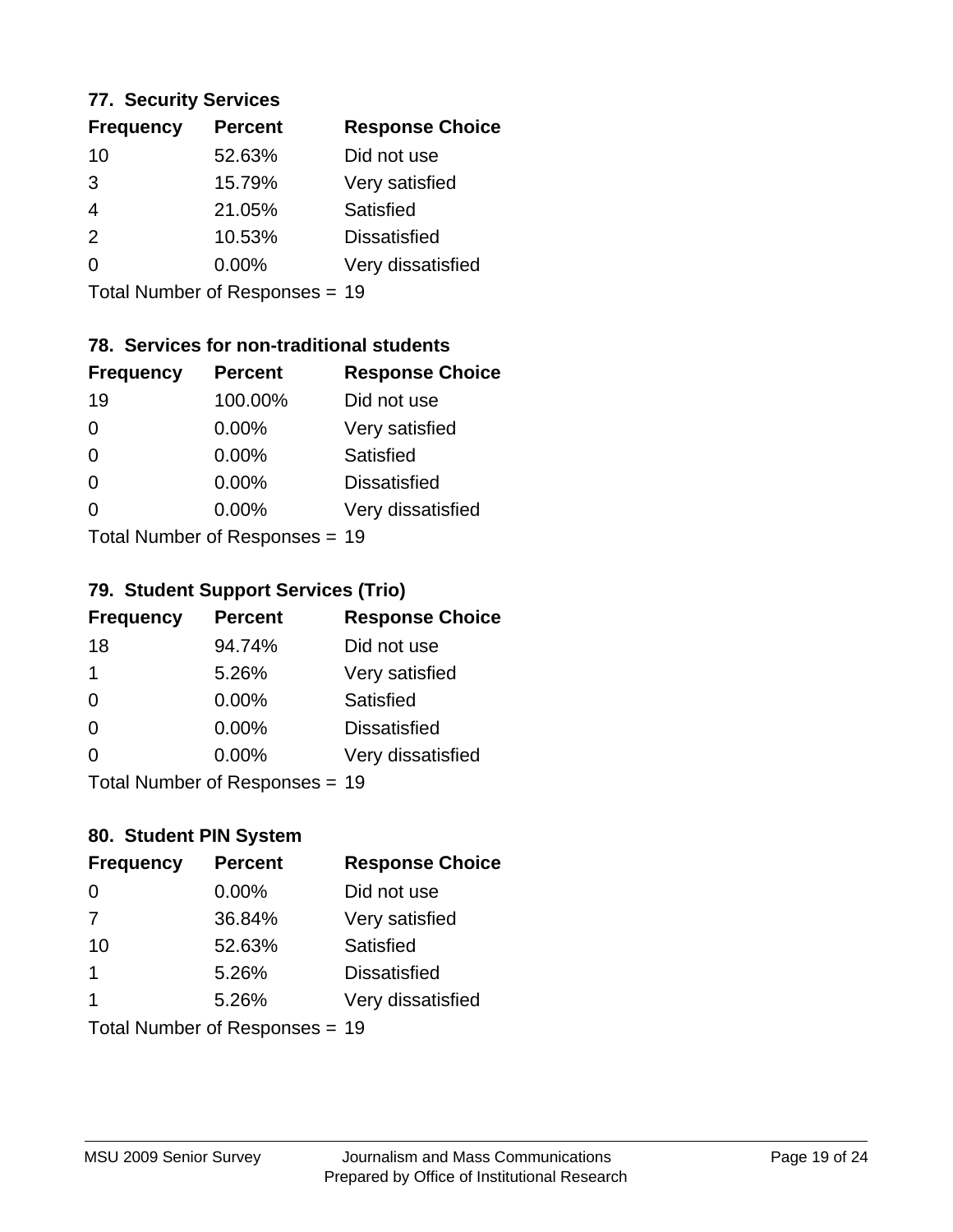### **81. Student Records/Transcript Services**

| <b>Frequency</b> | <b>Percent</b> | <b>Response Choice</b> |
|------------------|----------------|------------------------|
| .5               | 26.32%         | Did not use            |
| 4                | 21.05%         | Very satisfied         |
| 8                | 42.11%         | Satisfied              |
| $\mathcal{P}$    | 10.53%         | <b>Dissatisfied</b>    |
| $\Omega$         | $0.00\%$       | Very dissatisfied      |

Total Number of Responses = 19

### **82. Computer and Internet access for study and research needs**

| <b>Frequency</b> | <b>Percent</b>             | <b>Response Choice</b> |
|------------------|----------------------------|------------------------|
| 3                | 15.79%                     | Did not use            |
| 2                | 10.53%                     | Very satisfied         |
| 14               | 73.68%                     | Satisfied              |
| 0                | 0.00%                      | <b>Dissatisfied</b>    |
| ∩                | 0.00%                      | Very dissatisfied      |
|                  | Tatal Number of Desperance |                        |

Total Number of Responses = 19

### **83. Women's Center**

| <b>Frequency</b> | <b>Percent</b>            | <b>Response Choice</b> |
|------------------|---------------------------|------------------------|
| 17               | 89.47%                    | Did not use            |
| $\Omega$         | $0.00\%$                  | Very satisfied         |
| 2                | 10.53%                    | Satisfied              |
| $\Omega$         | $0.00\%$                  | <b>Dissatisfied</b>    |
| ∩                | $0.00\%$                  | Very dissatisfied      |
|                  | Total Number of Deepersee |                        |

Total Number of Responses = 19

### **84. To what extent did you participate in Residential College activities?**

| <b>Frequency</b> | <b>Percent</b>               | <b>Response Choice</b> |
|------------------|------------------------------|------------------------|
| 11               | 57.89%                       | Did not participate    |
| $\mathcal{P}$    | 10.53%                       | Frequently             |
| $\overline{4}$   | 21.05%                       | Occasionally           |
| 2                | 10.53%                       | Seldom                 |
|                  | $\tau$ . The state of $\sim$ |                        |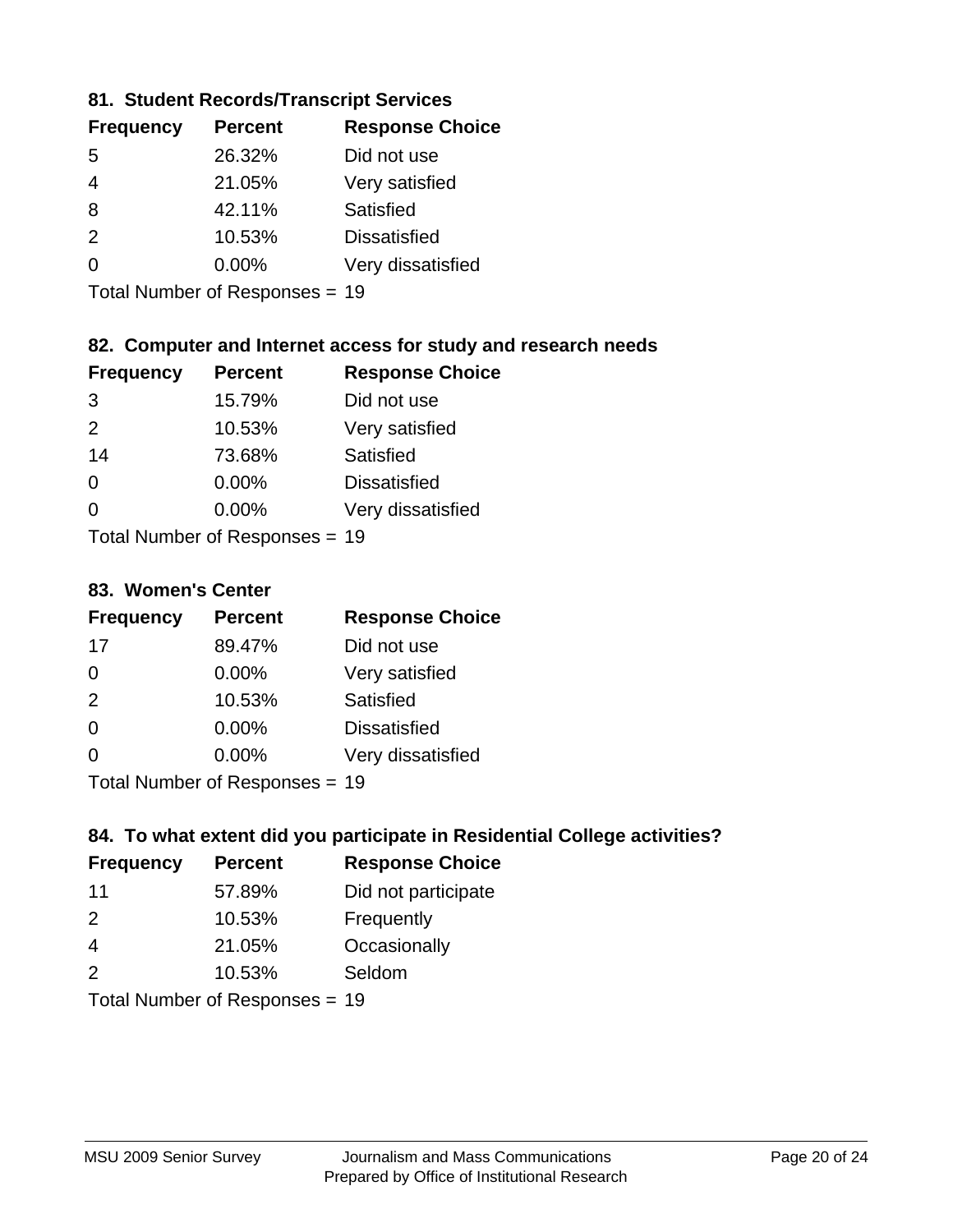| <b>Frequency</b> | <b>Percent</b> | <b>Response Choice</b>                 |
|------------------|----------------|----------------------------------------|
| 3                | 15.79%         | Not familiar with Residential Colleges |
| -5               | 26.32%         | Very positive                          |
| 8                | 42.11%         | <b>Positive</b>                        |
| 2                | 10.53%         | <b>Negative</b>                        |
|                  | 5.26%          | Very negative                          |
|                  |                |                                        |

### **85. Which phrase best describes your opinion of Residential Colleges?**

Total Number of Responses = 19

### **Questions 86-95**

**University Graduate." Please indicate how effective your MSU experience was in The University has formulated ten desired "Characteristics of the Murray State enhancing your abilities in each area.**

**86. Engage in mature, independent and creative thought and express that thought effectively in oral and written communication;**

| <b>Frequency</b> | <b>Percent</b> | <b>Response Choice</b> |
|------------------|----------------|------------------------|
| 4                | 21.05%         | Very effective         |
| 15               | 78.95%         | Effective              |
| 0                | 0.00%          | Ineffective            |
| $\Omega$         | $0.00\%$       | Very ineffective       |

Total Number of Responses = 19

**87. Understand and apply the critical and scientific methodologies that** 

**academic disciplines employ to discover knowledge and ascertain its validity;**

| <b>Frequency</b> | <b>Percent</b>                           | <b>Response Choice</b> |
|------------------|------------------------------------------|------------------------|
| $\mathcal{P}$    | 10.53%                                   | Very effective         |
| 14               | 73.68%                                   | Effective              |
| 2                | 10.53%                                   | Ineffective            |
| -1               | 5.26%                                    | Very ineffective       |
|                  | $T$ at all Message and $D$ are a serious |                        |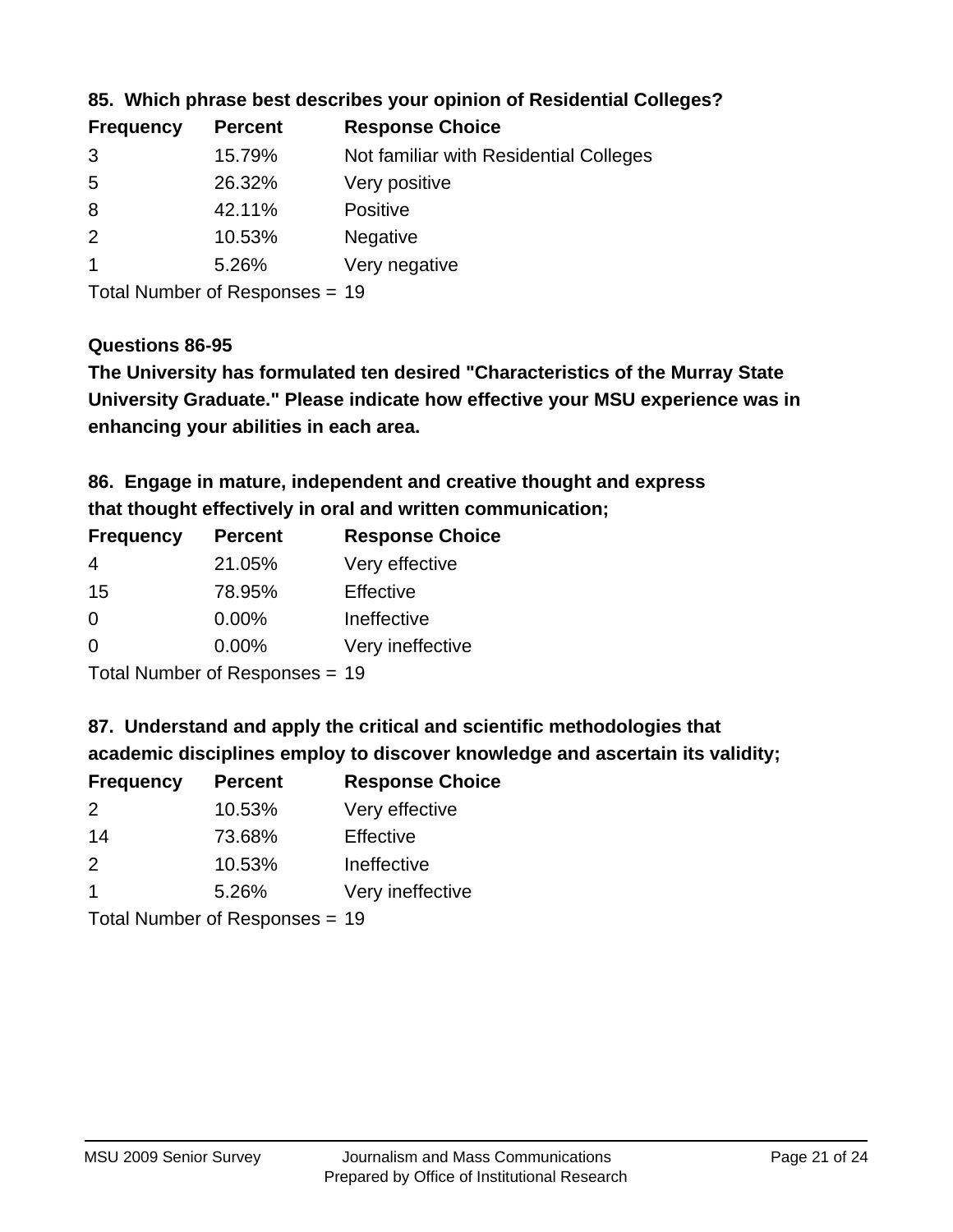#### **88. Apply sound standards of information gathering, analysis and evaluation to reach logical decisions;**

| <b>Frequency</b> | <b>Percent</b> | <b>Response Choice</b> |
|------------------|----------------|------------------------|
| 3                | 15.79%         | Very effective         |
| 16               | 84.21%         | Effective              |
| 0                | 0.00%          | Ineffective            |
| 0                | 0.00%          | Very ineffective       |
|                  |                |                        |

Total Number of Responses = 19

## **89. Understand the roles and applications of science and technology in the solution of the problems of a changing world;**

| <b>Frequency</b> | <b>Percent</b>                                          | <b>Response Choice</b> |
|------------------|---------------------------------------------------------|------------------------|
| 3                | 15.79%                                                  | Very effective         |
| 14               | 73.68%                                                  | Effective              |
| $\mathcal{P}$    | 10.53%                                                  | Ineffective            |
| $\Omega$         | $0.00\%$                                                | Very ineffective       |
|                  | $T$ at all Masseds and $R$ $\sim$ and $\sim$ and $\sim$ |                        |

Total Number of Responses = 19

# **90. Demonstrate a critical understanding of the world's historical, literary, philosophical, and artistic traditions;**

| <b>Frequency</b> | <b>Percent</b> | <b>Response Choice</b> |
|------------------|----------------|------------------------|
| 3                | 15.79%         | Very effective         |
| 13               | 68.42%         | Effective              |
| 3                | 15.79%         | Ineffective            |
| $\Omega$         | 0.00%          | Very ineffective       |
|                  |                |                        |

Total Number of Responses = 19

# **91. Understand the dynamics of cultural diversity, of competing economic and political systems, and of complex moral and ethical issues;**

| <b>Frequency</b> | <b>Percent</b>                 | <b>Response Choice</b> |
|------------------|--------------------------------|------------------------|
| 3                | 15.79%                         | Very effective         |
| 11               | 57.89%                         | Effective              |
| 3                | 15.79%                         | Ineffective            |
| 2                | 10.53%                         | Very ineffective       |
|                  | Total Number of Responses = 19 |                        |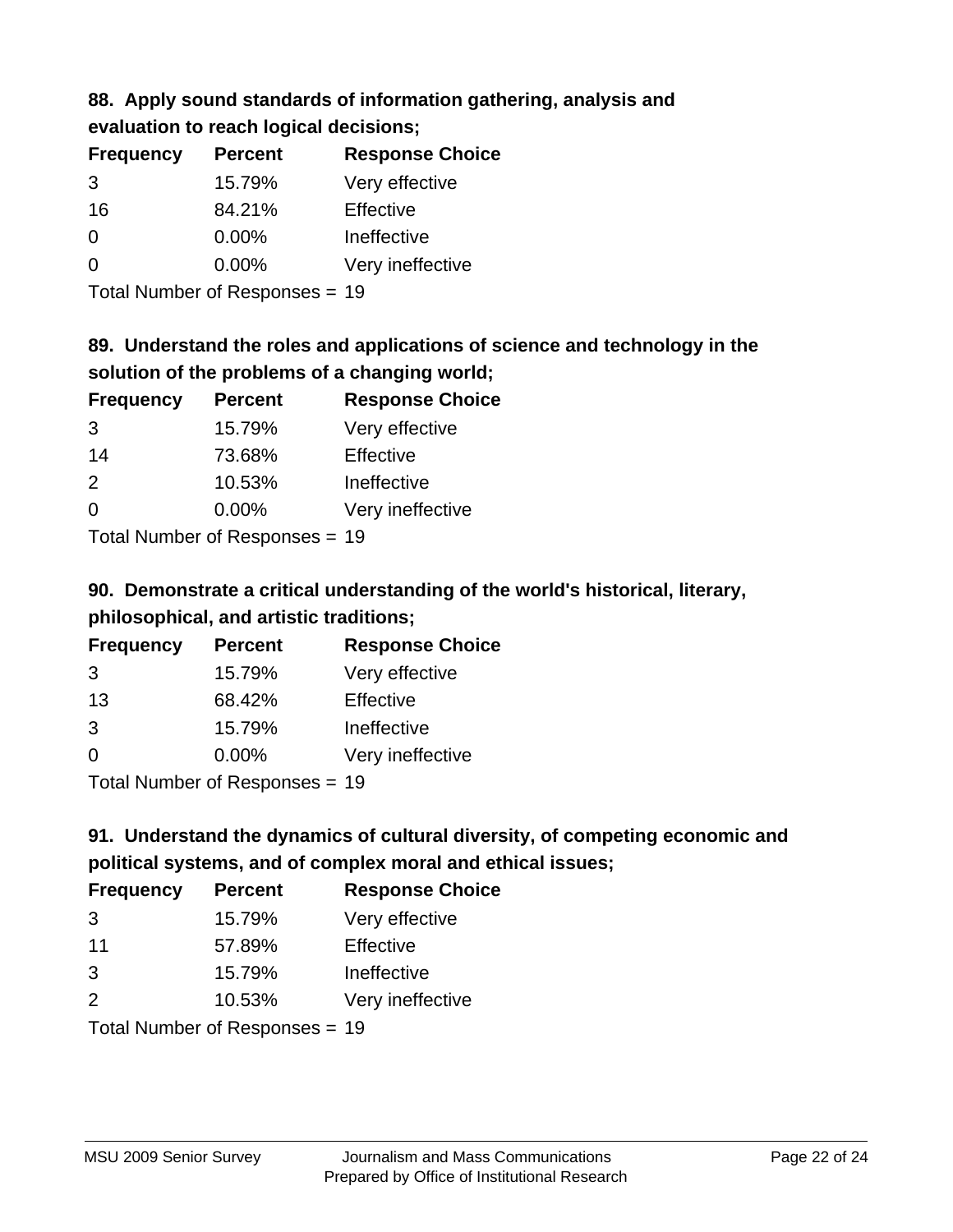## **92. Understand the nature of and engage in ethical behavior and**

**responsible citizenship;**

| <b>Frequency</b> | <b>Percent</b> | <b>Response Choice</b> |
|------------------|----------------|------------------------|
| 3                | 15.79%         | Very effective         |
| 14               | 73.68%         | Effective              |
| $\mathcal{P}$    | 10.53%         | Ineffective            |
| ∩                | $0.00\%$       | Very ineffective       |
|                  |                |                        |

Total Number of Responses = 19

# **93. Understand the importance of the behaviors necessary to maintain a healthy lifestyle;**

| <b>Frequency</b> | <b>Percent</b>             | <b>Response Choice</b> |
|------------------|----------------------------|------------------------|
| 3                | 15.79%                     | Very effective         |
| 13               | 68.42%                     | Effective              |
| 3                | 15.79%                     | Ineffective            |
| $\Omega$         | 0.00%                      | Very ineffective       |
|                  | Tatal Number of Desperance |                        |

Total Number of Responses = 19

## **94. Demonstrate mastery of a chosen field of study; and**

| <b>Frequency</b> | <b>Percent</b> | <b>Response Choice</b> |
|------------------|----------------|------------------------|
| 3                | 15.79%         | Very effective         |
| 15               | 78.95%         | Effective              |
|                  | 5.26%          | Ineffective            |
| $\Omega$         | 0.00%          | Very ineffective       |
|                  |                |                        |

Total Number of Responses = 19

## **95. Value intellectual pursuit and continuous learning in a changing world.**

| <b>Frequency</b> | <b>Percent</b>             | <b>Response Choice</b> |
|------------------|----------------------------|------------------------|
| 4                | 21.05%                     | Very effective         |
| 14               | 73.68%                     | Effective              |
| $\mathbf 1$      | 5.26%                      | Ineffective            |
| $\Omega$         | 0.00%                      | Very ineffective       |
|                  | Tatal Number of Desperance |                        |